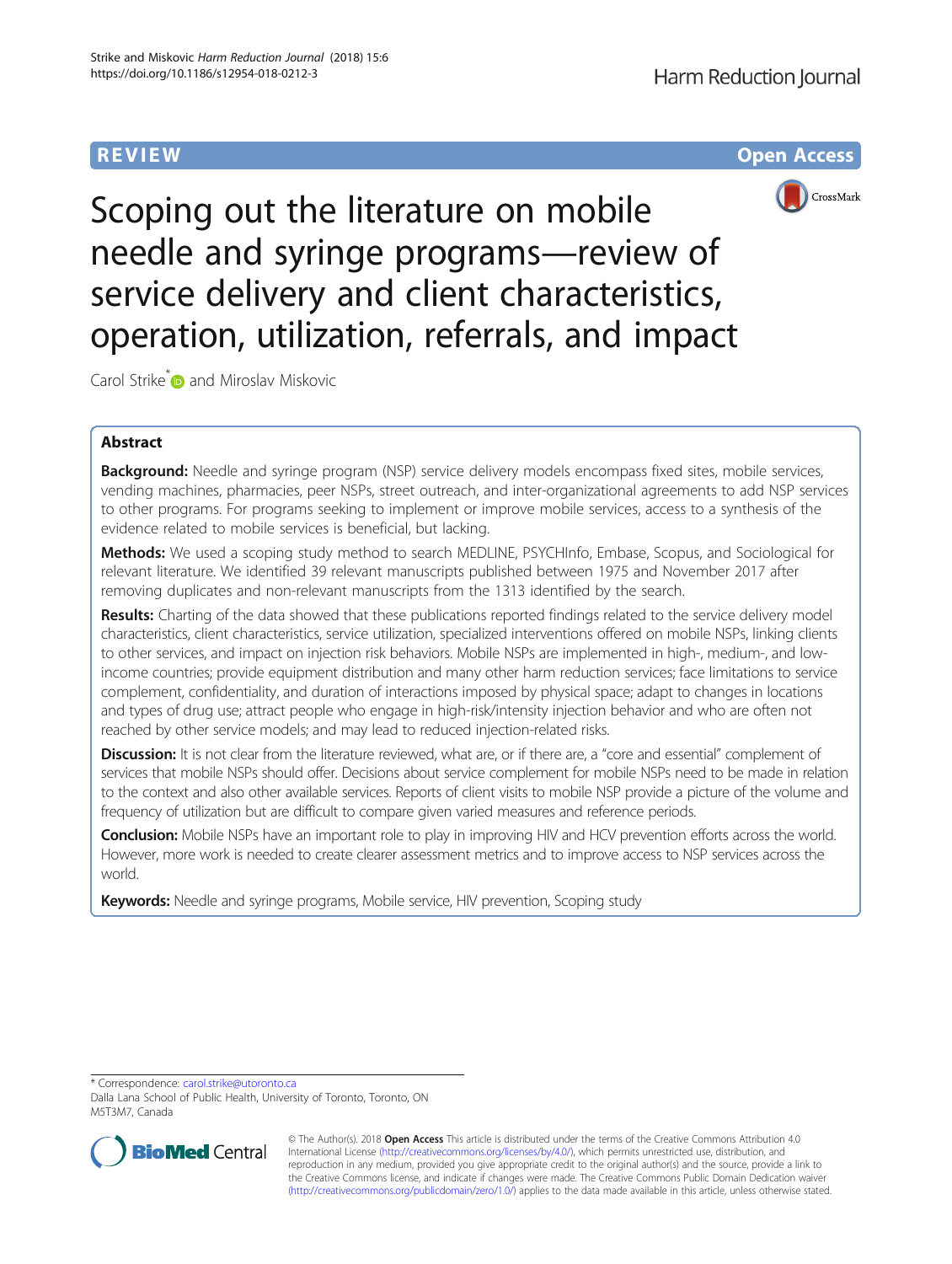## Background

A large body of evidence supports the effectiveness of needle and syringe programs (NSPs) to reduce injection risk behaviors that can lead to infections such as human immunodeficiency virus (HIV), hepatitis C (HCV), and other drug-related problems [[1](#page-13-0)–[5](#page-13-0)]. Over time, NSP service delivery models have expanded to encompass fixed sites, mobile services, vending machines, pharmacies, peer NSPs, street outreach, and inter-organizational agreements to add NSP services to other programs (e.g., hospitals, homeless shelters) [\[6](#page-13-0)–[10\]](#page-13-0). The varied models of NSP service delivery are designed to improve access for people who use drugs in terms of time of day, geographic location, and service complement. In their guidelines, WHO, UNAIDS, and UNODC [\[11\]](#page-13-0) recommend the use of mobile NSP units as an alternative and complementary source for delivery of NSP and other harm reduction services.

For programs seeking to implement or improve mobile services, access to a synthesis of the evidence related to mobile services is beneficial, but lacking. Systematic reviews of NSP-related evidence have been published but none provide an in-depth focus on the operational issues specific to mobile NSPs. Indeed, a review of reviews by Macarthur et al. found no reviews that examined the impact of mobile NSP on injection risk behaviors [[3\]](#page-13-0). As programs attempt to break through the plateau reached in the prevention of injection-related blood-borne infections [[12](#page-13-0), [13\]](#page-13-0) through service improvements, access to such a review can be helpful for decision-making and service design. We used a scoping study, a rigorous and comprehensive method [[14\]](#page-13-0), to identify and describe literature about mobile NSPs and specifically to answer this question: what is known about the design, operational characteristics, and services offered, client characteristics, service utilization, and impact of mobile NSPs? This method allowed for a broad charting of literature without narrow restrictions (e.g., specific populations, specific types of study designs, and/or highly specific definitions of methodological rigor) that might reduce what can be learned from existing literature [\[14,](#page-13-0) [15](#page-13-0)].

## Methods

Using the methods put forth by Arksey and O'Malley [[14\]](#page-13-0), our scoping study was conducted in five stages: identify the research question, identify relevant studies, select the studies, chart the study data and collate, and summarize and report the results. The search strategy was designed to identify studies published before November 2017 that addressed any of the following: (1) the design, operational characteristics, and services offered, (2) client characteristics, (3) utilization, and (4) impact. We searched the following databases: MEDLINE, PSYCHInfo, Embase, Scopus, and Sociological abstracts using the following keywords:

- (needle\* or syringe\* or NSP or NEP or NEX) and (program\* or exchange or outreach or distribution) and (mobile or van or bus);
- harm reduction and (program<sup>\*</sup> or outreach or prevent\*) and (mobile or van or bus)
- harm reduction and (program\* or outreach or prevent\*) and (mobile or van or bus)
- harm reduction and (program<sup>\*</sup> or outreach or prevent\*) and (mobile or van or bus)
- (needle\* or syringe\* or pipe\* or NSP\* or NEX or NEP\*) and (crack or cocaine or meth or amphetamine or metamphetamine) and (HIV or HCV) and (mobile or van or bus)
- (needle\* or syringe\* or pipe\* or NSP\* or NEX or NEP\*) and (crack or cocaine or meth or amphetamine or metamphetamine) and (HIV or HCV) and (mobile or van or bus).

Since our focus was on the mobile programs who offered the distribution of sterile injecting supplies as a main or a part of the services they offered, we excluded manuscripts about mobile programs that provided harm reduction services (e.g., substitution treatment, condom distribution, referrals, counseling, safer use leaflets, HAART treatment, HIV/HCV testing) but did not offer NSP services. We also excluded manuscripts that reported the overall effectiveness of the NSP programs without specifically identifying a role of the mobile services, or lacked empirical data. We also excluded articles that pertained to mobile methadone maintenance treatment (MMT) or mobile-supervised injection sites unless they also provided needle and syringe distribution. Since we did not have resources to translate manuscripts, we excluded articles written in a language other than English. From this process, we identified 1313 manuscripts and after removing duplicates were left with 706. We reviewed the full abstract for each manuscript and removed those that did not meet the eligibility criteria, which reduced the total number to 35 articles. Many manuscripts were excluded because empirical data were not reported. We identified another four relevant manuscripts from the reference lists of the included articles. Next, we searched Google Scholar using the same combination of keywords to find any additional manuscripts that were not captured using database searches. The Google search yielded 108 results of which eight met our inclusion criteria and had not been captured by previous searches.

Based on the extraction tool proposed by Arksley and O'Malley [[14](#page-13-0)], we created an extraction tool specific to our scoping study to capture and organize data relevant to our research question. Data extracted from the studies were divided in five categories: (1) author/year, (2) study design, (3) methods and recruitment, (4) short description of the study/objectives, and (5) outcomes/findings. The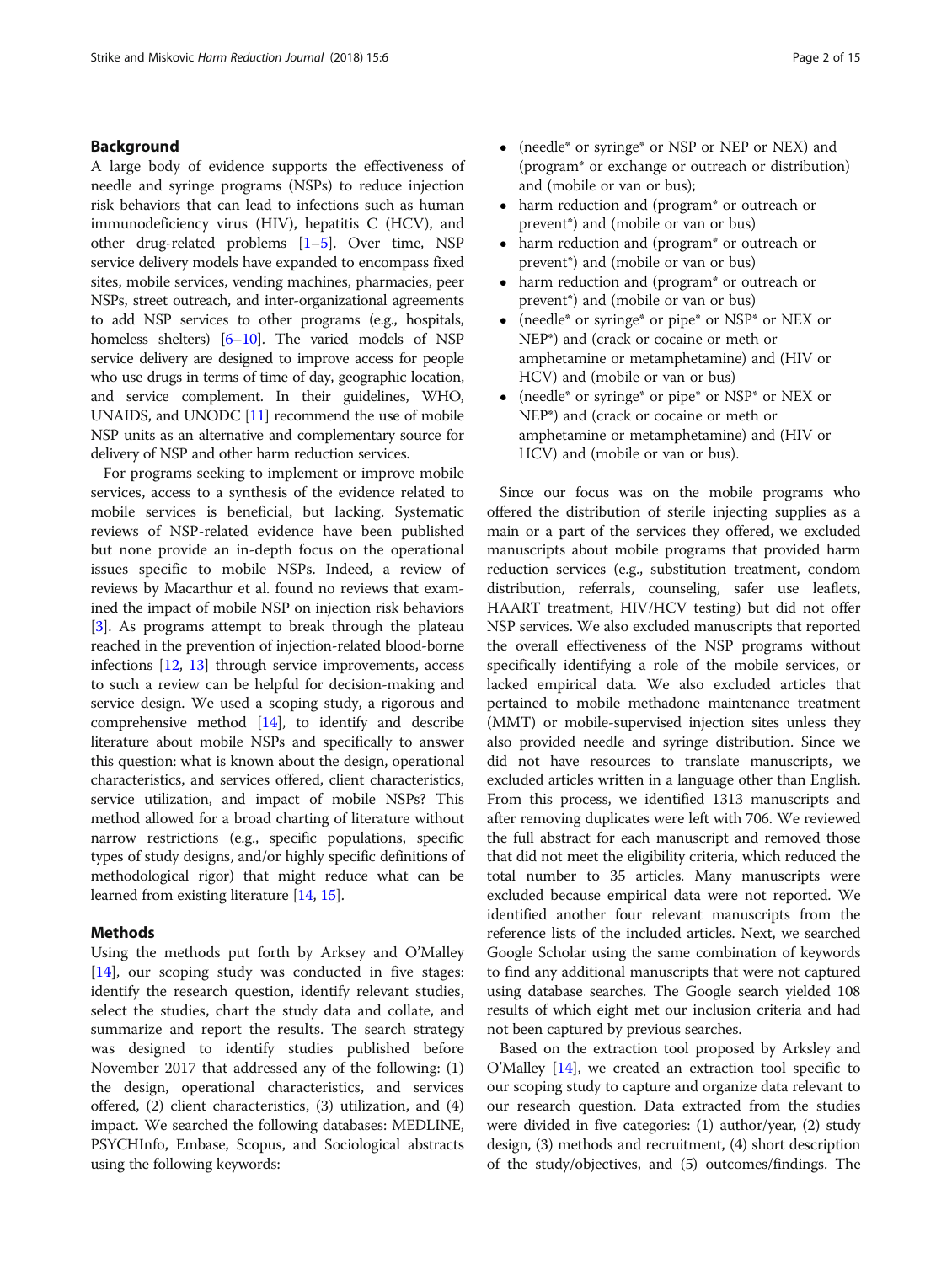extraction tool we used allowed us to "chart" the data—to identify what types of studies are available and what is the extent of the research on mobile NSPs and the main areas of interest. After the data were extracted and reviewed, three further articles were excluded from the study because the data presented were not relevant to our research question.

## Results

Database and Google searches, as well as review of manuscript reference lists, yielded 43 relevant manuscripts with publication dates ranging from 1975 to November 2017 (see Table [1](#page-3-0)). Charting of the data showed that these publications reported findings related to the service delivery model characteristics, client characteristics, service utilization, specialized interventions offered on mobile NSPs, linking clients to other services, and impact on injection risk behaviors.

### Service delivery model characteristics

From all the publications that met inclusion criteria, nine studies examined the service delivery characteristics and these originated from USA, Canada, and Russia. Mobile NSPs typically operate from vans and buses [\[16](#page-13-0), [17](#page-13-0)]. In addition to distribution and disposal of injection related equipment (e.g., needles/syringes, cookers, swabs, and/or biohazard bins), reports show that some mobile NSPs offer harm reduction education, HIV testing and counselling, urine screening for sexually transmitted infections, distribution of equipment to smoke drugs (e.g., crack kits), emergency medical help, peer counseling, condom distribution, drug treatment information and referrals, referrals to other services (e.g., reproductive health), methadone maintenance treatment, and supervised injection services [[18](#page-13-0)–[25\]](#page-14-0).

Space was noted to limit the total number of services that can be offered on board and also create impediments to client privacy when they access mobile NSP services [[26\]](#page-14-0). A study in 2010 by MacNeil and Pauly examined the changes in services after a mobile NSP was introduced following the forced closure of a fixed site NSP [\[27\]](#page-14-0). The mobile NSP was reported to have maintained contact with the clients and provided basic services but was insufficient to compensate for the full range of service previously offered by the fixed site. Contacts with clients through mobile NSP were of shorter duration and mainly reduced to providing new needles. For that reason, most clients advocated for operation of both fixed and mobile site NSP [\[27](#page-14-0)].

Mobile NSPs are designed to serve clients in varied locations and often at times when NSP services may not be available. Mobile outreach units can cover a large geographic area, often follow predictable routes, and make stops at prearranged times when clients are most likely to access services. In Volgograd, Russia, a mobile van covered

three networks of drug users during the 40-km stretch along the Volga River in addition to a fixed-site NSP [\[28](#page-14-0)]. As well as stopping at public locations, some mobile NSPs respond to client telephone requests for delivery of equipment to their homes and through secondary peer distribution [\[26\]](#page-14-0). Strike and colleagues (2002) note that through home delivery mobile NSPs in Ontario, Canada, were able to serve clients with disabilities and those who did not want to access fixed-site NSP [\[26\]](#page-14-0).

Studies report that mobile NSPs can adapt service delivery to changes in local drug scene and incorporate additional populations of people who use drugs better than do other models of NSP service delivery [\[8](#page-13-0), [17](#page-13-0), [29](#page-14-0)]. A study from Vancouver showed [\[30\]](#page-14-0) that when cocaine became the predominant drug used for injecting, demand for needles increased and the number of mobile NSPs was increased from one to three to meet the rising demand for injecting equipment.

In locations with high police surveillance, mobile NSPs can make accessing services less identifying for clients [[17](#page-13-0)]. Tinsman et al. [[31](#page-14-0)] examined 12 outreach projects in the USA and found that mobile NSP projects were highly recognized by the local community of people who use drugs, provided a safer and relatively private environment for interaction between clients and staff to receive harm reduction services and HIV testing. Conversely, mobile NSPs were noted to be less recognizable and to attract less attention from neighbors, local businesses, and the police [[17](#page-13-0)]. Somlai et al. [\[32](#page-14-0)] reported that mobile NSPs are more acceptable to community residents who fear that a fixed site will draw violent and criminal behavior to the neighborhood.

Although mobile NSPs can visit several locations a day, reports note that services are often provided for limited amounts of time and may be a barrier to accessing clean needles [\[27,](#page-14-0) [29](#page-14-0), [30](#page-14-0), [33\]](#page-14-0). Some people who use drugs might not be able to access services during those times and may not be covered by through mobile outreach [\[29\]](#page-14-0). Hyshka et al. [\[30](#page-14-0)] found that the mobile van was the only outlet providing needles during evening hours in Vancouver and many people who use drugs were not covered either by the fixed-site or mobile program. Wood and colleagues [[33](#page-14-0)] suggested that "missing the van" could be considered as a risk factor for high-risk needle sharing since needle sharing was 3.5 times higher in the population of users who had difficulty accessing new needles through the van compared to those who did not have difficulty.

## Client characteristics

A total of 14 studies examined the characteristics of the clients who accessed mobile NSP services. These studies originated from the USA (including Puerto Rico), Ireland, Canada, France, Nigeria, and Germany. While the design, objectives, and measured outcomes varied,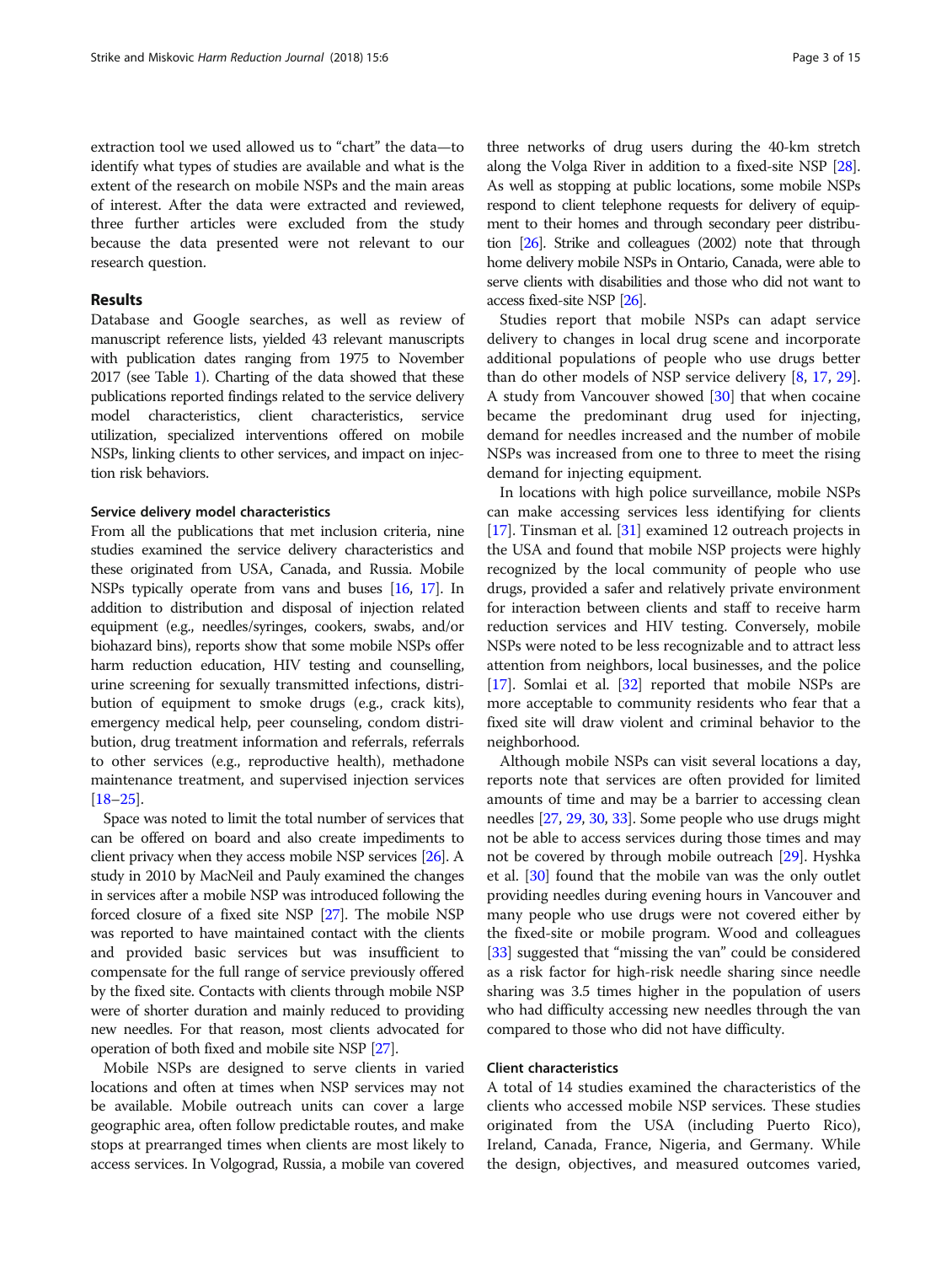<span id="page-3-0"></span>

|                             |                     | <b>CONSIDER A SECTION AND LONGED ASSESSED</b>                                                                                                                                                                 |                                                                                                                                                                                                                                                           |                                                                                                                                                                                                                                                                                                                                                                                                                                                                                                                                                                |
|-----------------------------|---------------------|---------------------------------------------------------------------------------------------------------------------------------------------------------------------------------------------------------------|-----------------------------------------------------------------------------------------------------------------------------------------------------------------------------------------------------------------------------------------------------------|----------------------------------------------------------------------------------------------------------------------------------------------------------------------------------------------------------------------------------------------------------------------------------------------------------------------------------------------------------------------------------------------------------------------------------------------------------------------------------------------------------------------------------------------------------------|
| Author/year                 | design<br>Study     | Methods and recruitment                                                                                                                                                                                       | Study description                                                                                                                                                                                                                                         | Outcomes/findings                                                                                                                                                                                                                                                                                                                                                                                                                                                                                                                                              |
| 2015 (USA)<br>Allen et al   | sectional<br>Cross- | study<br>Analysis of data collected as part of<br>a PWID population estimation                                                                                                                                | services at a mobile SEP in Washington, DC<br>between current and former PWID seeking<br>To examine differences in access to SEPs                                                                                                                         | engaging with SEPs primarily for non-needle exchange services<br>(e.g., medical or social services) may have decreased access to<br>was statistically significant (p < .05), with active PWID having<br>The independent samples t test showed that the difference<br>The results of this study suggest that former PWID who are<br>in mean walking distance between active and former PWID<br>a mean walking distance of 2.75 miles and former PWID<br>SEPs than their counterparts who are active injectors.<br>having a mean walking distance of 1.80 miles. |
| 2003 (USA)<br>Altice et al. | Cohort              | following criteria: (1) confirmed HIV status;<br>offered to 13 CHCV clients who met the<br>(2) active use of heroin; (3) eligibility for<br>N = 13 A pilot project: HIV therapy was<br>antiretroviral therapy | IDUs infected with human immunodeficiency<br>A pilot project among out-of-drug treatment<br>provided to active heroin injectors using the<br>Community Health Care Van (CHCV) at sites<br>virus (HIV); HIV therapy was successfully<br>of needle exchange | out-of-treatment HIV-infected IDUs. In addition, it demonstrates<br>The New Haven NEP provides clean syringes and paraphernalia<br>This small pilot study suggests that health services based on<br>that this population can benefit from this therapy with the<br>needle exchange may enhance access to HAART among<br>support of a nontraditional, community-based health<br>to approximately 250-300 unique clients monthly<br>ntervention.                                                                                                                 |
| Bowser et al.<br>2010 (USA) | sectional<br>Cross- | services<br>unduplicated clients were recruited in<br>From January 2002 to May 2006, 487<br>year-long cohorts and offered<br>$(n = 487)$                                                                      | ex-offenders who are active drug users) on<br>reduction of drug use and re-incarceration<br>outreach drug abuse prevention and HIV<br>Examining the impact of MORE (mobile<br>harm reduction program primarily for<br>for drug-related crimes             | using clients reported significant reductions in their use of<br>crimes. Program completers reported significantly reduced<br>alcohol, cocaine/crack, heroin, and fewer sex partners and<br>cocaine/crack and heroin use as well as fewer days in jail<br>By the 6 and 12-month follow-up interviews, active drug<br>and crimes than non-completers $(p < 01$ to .001).                                                                                                                                                                                        |
| Courty 1999<br>(France)     | study<br>Case       |                                                                                                                                                                                                               | exchange bus, its functioning and the resulting<br>Describing the setting up of a mobile needle<br>coordination with the various partners                                                                                                                 | structures, which fail to recognize them. The exchange-prevention<br>various services as an intermediary between the young person's<br>By providing a structure for exchange on drug addiction and<br>acknowledge that they do not attend the usual institutional<br>people under the age of 18 years, who declare their limited<br>bus therefore plays a role in access to information, care and<br>information concerning the various health problems. They<br>The people attending the Bus are predominantly young<br>demand and conventional institutions. |

Table 1 Summary of included studies Table 1 Summary of included studies AIDS, the Bus creates a first link between users and institutions, but also a link between users of the Bus, which is the first step towards a social link different from that usually generated by

but also a link between users of the Bus, which is the first step<br>towards a social link different from that usually generated by

AIDS, the Bus creates a first link between users and institutions,

addictive behavior.

addictive behavior.

In 2006, an average of 1496 women accessed the MAP van per month, and 1432 condom packs and 3241 clean needles were

In 2006, an average of 1496 women accessed the MAP van per<br>month, and 1432 condom packs and 3241 clean needles were

distributed per month

distributed per month

drug treatment.

drug treatment.

critical role in facilitating utilization of detoxification and residential

mobile outreach program and suggest that the program plays a

Female sex workers at higher risk for sexually transmitted infections and violence are more likely to access this peer-led mobile outreach program and suggest that the program plays a critical role in facilitating utilization of detoxification and residential

Female sex workers at higher risk for sexually transmitted<br>infections and violence are more likely to access this peer-led

Deering et al. 2011 (Canada)

Deering et al.<br>2011 (Canada)

Cross-

sectional

sectional A detailed questionnaire was administered at baseline and bi-annual follow-up visits

Examining the determinants of using a peer-led mobile outreach program among a sample of street-based female sex workers (FSWs) who use drugs and evaluate a relationship between program exposure and utilizing addiction

sample of street-based female sex workers Examining the determinants of using a

over 18 months (2006–2008) to 242 FSWs

A detailed questionnaire was administered<br>at baseline and bi-annual follow-up visits<br>over 18 months (2006–2008) to 242 FSWs<br>in Vancouver, Canada

in Vancouver, Canada

treatment services

treatment services

(FSWs) who use drugs and evaluate a relationship<br>between program exposure and utilizing addiction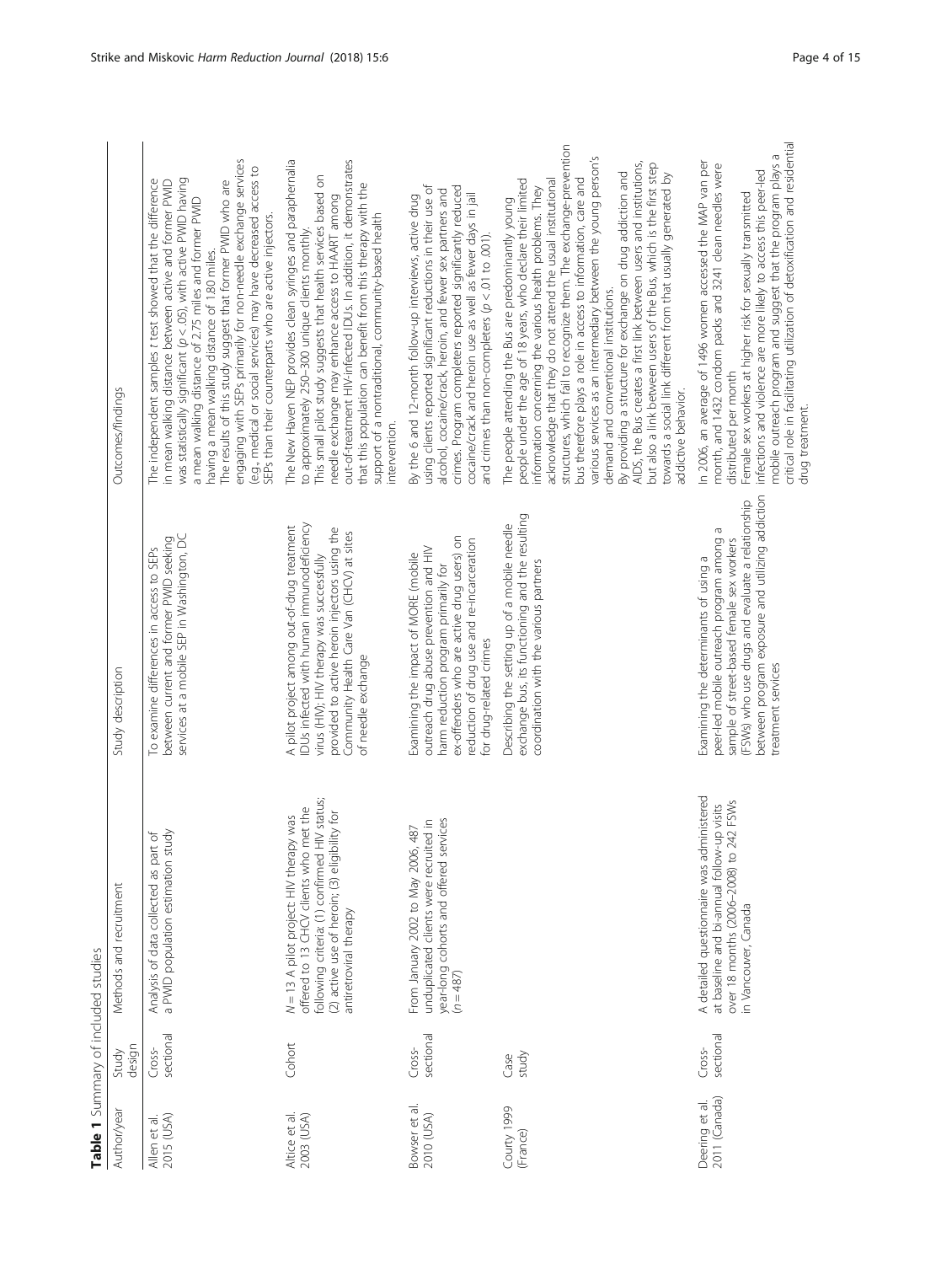|                                            |                     | Table 1 Summary of included studies (Continued)                                                                                                                     |                                                                                                                                                                                                                                                                                                                                                                                                 |                                                                                                                                                                                                                                                                                                                                                                                                                                                                                                                                                                                                                                                                                                                                                                                                                                                                                                                                                                                                                                                                                                                                                                                                                                                                                                                                                                                                            |
|--------------------------------------------|---------------------|---------------------------------------------------------------------------------------------------------------------------------------------------------------------|-------------------------------------------------------------------------------------------------------------------------------------------------------------------------------------------------------------------------------------------------------------------------------------------------------------------------------------------------------------------------------------------------|------------------------------------------------------------------------------------------------------------------------------------------------------------------------------------------------------------------------------------------------------------------------------------------------------------------------------------------------------------------------------------------------------------------------------------------------------------------------------------------------------------------------------------------------------------------------------------------------------------------------------------------------------------------------------------------------------------------------------------------------------------------------------------------------------------------------------------------------------------------------------------------------------------------------------------------------------------------------------------------------------------------------------------------------------------------------------------------------------------------------------------------------------------------------------------------------------------------------------------------------------------------------------------------------------------------------------------------------------------------------------------------------------------|
| Author/year                                | design<br>Study     | Methods and recruitment                                                                                                                                             | Study description                                                                                                                                                                                                                                                                                                                                                                               | Outcomes/findings                                                                                                                                                                                                                                                                                                                                                                                                                                                                                                                                                                                                                                                                                                                                                                                                                                                                                                                                                                                                                                                                                                                                                                                                                                                                                                                                                                                          |
| Heimer 2008<br>(USA)                       | sectional<br>Cross- | active drug injectors; Analysis of program<br>Chicago;<br>$n = 1843$ New Haven; $n = 1022$<br>tracking data                                                         | Comparing two mobile syringe exchange<br>programs operated with very different<br>exchange policies                                                                                                                                                                                                                                                                                             | from two convenience samples of 1523 injectors between 1990<br>Mobile van in Chicago-Data collected from two independent<br>convenience samples of 733 injectors between 1997 and 2000<br>found mean injections per month of 87 and 82, respectively.<br>and from 289 injectors between 1998 and 2000 both found<br>between November 1990 and October 1993. Data collected<br>and 1993 and from 320 injectors between 1999 and 2001<br>Mobile van in New Haven-100,000 syringes distributed<br>mean injections per month of 75.                                                                                                                                                                                                                                                                                                                                                                                                                                                                                                                                                                                                                                                                                                                                                                                                                                                                            |
| 2012 (Canada)<br>Hyshka et al.             | Review              | needle exchange in Vancouver's DTES<br>A review of 15 years of research on                                                                                          | higher risk profiles which explain their increased<br>risk of HIV seroconversion, and (3) a number of<br>policy concerns, as well as the high prevalence<br>Demonstrating that: (1) NEP attendance is not<br>of cocaine injecting contributed to the failure<br>frequent attendees of Vancouver's NEP have<br>causally associated with HIV infection, (2)<br>of the NEP to prevent the outbreak | doubled. Despite often being the only source for sterile syringes<br>injection drug use during the evening hours to supplement the<br>meeting up with the exchange van or spent their time in areas<br>third van had been added and the exchange limits were again<br>doubled from 2 syringes to 4 syringes per day or 28 per week<br>(3 per mobile van visit), and a second van was added in 1993.<br>officials increased the NEP budget significantly and by 1995 a<br>NEP mobile vans would visit areas with a high prevalence of<br>became the main drug) and the Vancouver NEP limits were<br>during the evening hours, many IDUs experienced trouble<br>Demand for syringes increased significantly (when cocaine<br>In response to rising HIV prevalence rates, public health<br>not covered by the fixed and mobile NEP sites.<br>fixed site.                                                                                                                                                                                                                                                                                                                                                                                                                                                                                                                                                      |
| Conigrave 2007<br>Islam and<br>(Australia) | Review              | papers/reports,<br>(including vending and exchange machines)<br>of which 18 were on dispensing machines<br>A literature search revealed 40<br>and 22 on mobile vans | services more accessible to these hard-to-reach<br>the effectiveness of syringe vending machines<br>upon the available international experience,<br>The aim of this review is to examine, based<br>and mobile van/bus based NSPs in making<br>and high-risk groups of IDUs                                                                                                                      | peer staffed mobile vans can render a congenial environment that<br>provides near anonymous access. Mobile vans can cover a greater<br>completely anonymous access to sterile injecting equipment, but<br>geographic area and can more readily accommodate changes in<br>some privacy for clients, and a consistent service while covering<br>and clients relatively inconspicuous to neighbors, local business<br>a large geographic area. A roving site also keeps staff members<br>It can provide the benefits of both a fixed and a mobile site. In<br>local conditions. A van of this sort generally follows a relatively<br>addition, it can also provide shelter and some security for staff,<br>presence) or to incorporate additional populations of injecting<br>drug users. One van may visit multiple sites in a single outing.<br>been reported to be responsive to a wider range of IDUs and<br>Services through dispensing machines and mobile vans have<br>community, who for several reasons do not or cannot attend<br>most importantly to hidden and harder-to-reach IDUs in the<br>immediate neighborhoods conditions (e.g., increased police<br>Unlike dispensing machines, mobile vans do not provide<br>consistent route, and parks at a predictable location at a<br>predictable time, although it can change in response to<br>people, and police officers.<br>conventional NSPs. |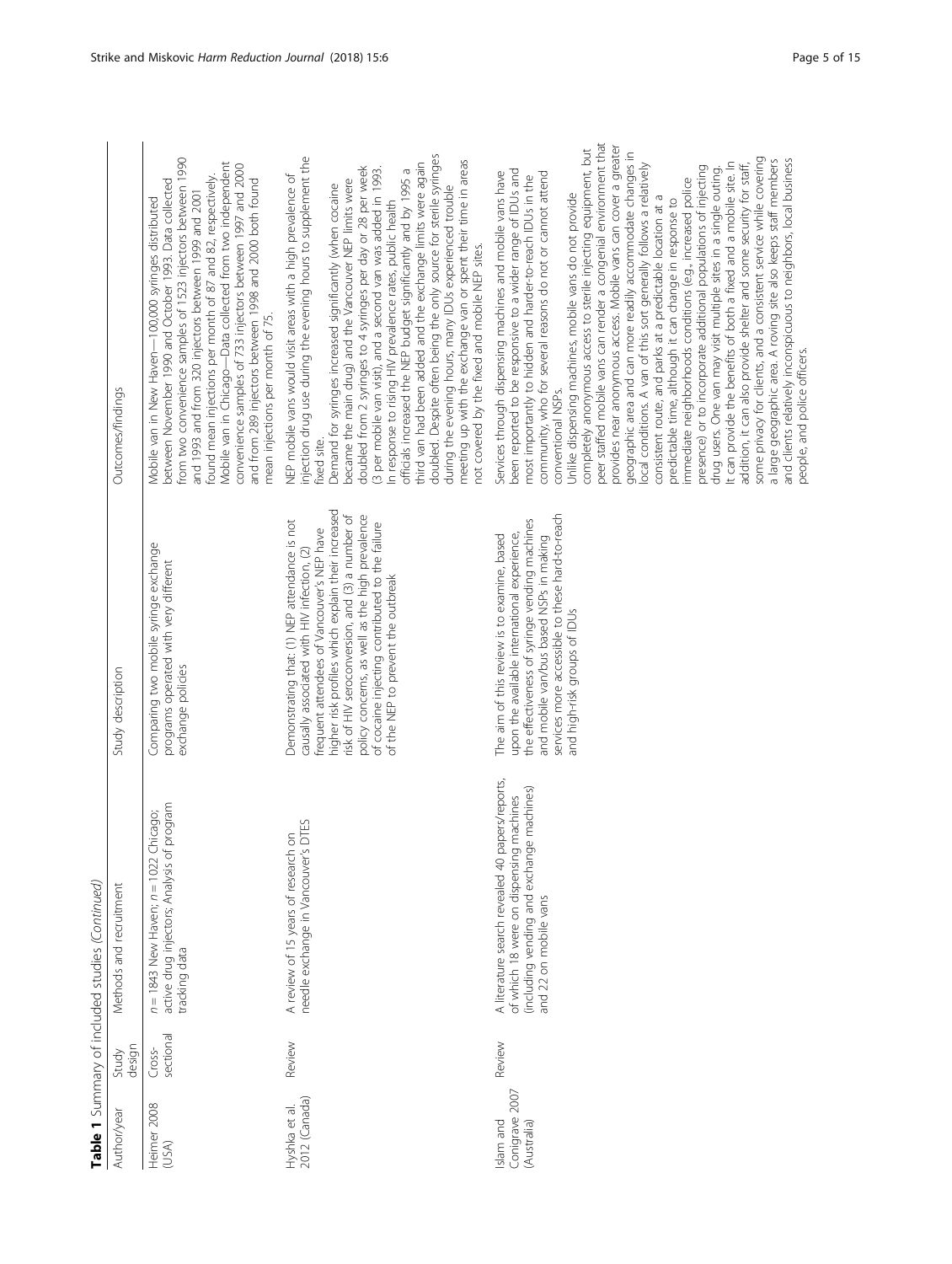|                                  |                     | <b>Table 1</b> Summary of included studies (Continued)                                                                                                                                                                                                                                                                                         |                                                                                                                                                                                                             |                                                                                                                                                                                                                                                                                                                                                                                                                                                                                                                                                                                                                                                                                                                                                                                                                                                                               |
|----------------------------------|---------------------|------------------------------------------------------------------------------------------------------------------------------------------------------------------------------------------------------------------------------------------------------------------------------------------------------------------------------------------------|-------------------------------------------------------------------------------------------------------------------------------------------------------------------------------------------------------------|-------------------------------------------------------------------------------------------------------------------------------------------------------------------------------------------------------------------------------------------------------------------------------------------------------------------------------------------------------------------------------------------------------------------------------------------------------------------------------------------------------------------------------------------------------------------------------------------------------------------------------------------------------------------------------------------------------------------------------------------------------------------------------------------------------------------------------------------------------------------------------|
| Author/year                      | design<br>Study     | Methods and recruitment                                                                                                                                                                                                                                                                                                                        | Study description                                                                                                                                                                                           | Outcomes/findings                                                                                                                                                                                                                                                                                                                                                                                                                                                                                                                                                                                                                                                                                                                                                                                                                                                             |
|                                  |                     |                                                                                                                                                                                                                                                                                                                                                |                                                                                                                                                                                                             | distance for users to travel to get needles and syringes. Carrying<br>as a bridge to fixed-site outlets. The mobile van can reduce the<br>Mobile vans mostly provide a flexible outreach service and act<br>problems for IDUs in the presence of police pressure and can<br>used syringes for long periods in order to exchange presents<br>dissuade them from bringing used syringes back.                                                                                                                                                                                                                                                                                                                                                                                                                                                                                   |
| 2009 (Canada)<br>lanssen et al   | sectional<br>Cross- | users and a survey of 97 women at a drop-in<br>reviewed MAP logbooks to document use<br>the impact<br>concurrent cohort study of injection drug<br>workers who accessed MAP services and<br>Conducted surveys with 100 women sex<br>of MAP through review of data from a<br>center in the Downtown Eastside<br>of services. The study assessed | Evaluating the impact of MAP (Mobile Access<br>harm-reducing behaviors among sex workers<br>Point van) on safety and adoption of                                                                            | clients recalled a specific incident in which the van's presence<br>one or more times daily (31 vs. 19%), but rates of daily heroin<br>borrowing used needles were similar (10%) but none of the<br>injection at about 50% were similar. A higher proportion of<br>protected them from a physical assault and 10% recalled an<br>Over 90% of MAP clients reported that the van made them<br>The number of clean needles dispensed per month almost<br>incident when its presence had prevented a sexual assault.<br>MAP users, compared to 10.5% of the non-MAP users, had<br>A higher proportion of MAP users were injecting cocaine<br>feel safer on the street. Sixteen percent of surveyed MAP<br>tripled during the MAP's first 3 years of operations from<br>MAP users were smoking crack (81 vs. 72%). Rates of<br>1240 in 2004 to 3241 in 2006.<br>lent used needles. |
| 2001 (Vietnam)<br>Kelsall et al. | sectional<br>Cross- | 6 months<br>'smoked<br>$n = 200$ ; interviews/questionnaires with<br>heroin at least once in the past<br>heroin users who had injected/                                                                                                                                                                                                        | chasing or "burning"—and injecting routes of<br>transitions between non-injecting-smoking/<br>Examining the transitions between different<br>routes of administration and, in particular,<br>administration | mobile/outreach NSPs (24%). Chemists were cited by injectors<br>Needle/syringe programs (NSPs) were clearly the outlets most<br>as a less common source (28%), as were friends (5%) and<br>favored by the injectors in the sample (76%), including<br>community health centers (5%).                                                                                                                                                                                                                                                                                                                                                                                                                                                                                                                                                                                          |
| Knittel et al.<br>2010 (USA)     | sectional<br>Cross- | n = 88; interviews conducted with NEP<br>participants between 2003 and 2006                                                                                                                                                                                                                                                                    | Evaluating the HARC NEP (run exclusively from<br>the outreach van), describing the operation of<br>the NEP and its clients                                                                                  | their syringes significantly fewer times before getting new ones<br>were also more likely to report exchanging syringes for another<br>individual (OR = 2.77), though this also failed to reach statistical<br>Compared to baseline measurements, NEP participants reused<br>Injection-related risk behavior showed non-significant trends<br>in the direction of risk reduction from baseline to follow-up.<br>syringes (OR = 0.66), sharing equipment other than syringes<br>(OR = 0.70), or reusing syringes (OR = 0.34). Follow-up users<br>NEP users at follow-up were less likely to report sharing<br>significance.<br>$(p = 0.012)$                                                                                                                                                                                                                                   |
| Lausevic et al.<br>2015          | sectional<br>Cross- | Cross-sectional bio-behavioral survey<br>among PWID                                                                                                                                                                                                                                                                                            | Determining the prevalence of HIV, hepatitis<br>C (HCV), hepatitis B surface antigen (HBsAg),<br>and risk behaviors. HIV in people who use<br>drugs (PWID)                                                  | As sources of free-of-charge needles and syringes in the past<br>12 months, respondents mentioned mobile outreach teams<br>(8.0%), primary health-care centers (17.9%), and drop-in<br>centers (53.5%).                                                                                                                                                                                                                                                                                                                                                                                                                                                                                                                                                                                                                                                                       |
|                                  | study<br>Case       | staff<br>Interviews with clients and NEP                                                                                                                                                                                                                                                                                                       | This case study focuses on the consequences<br>of the switch to mobile needle exchange                                                                                                                      | switch to mobile delivery only has had a traumatic effect on<br>The closure of fixed site needle exchange services and the                                                                                                                                                                                                                                                                                                                                                                                                                                                                                                                                                                                                                                                                                                                                                    |

Table 1 Summany of included studies (Continued)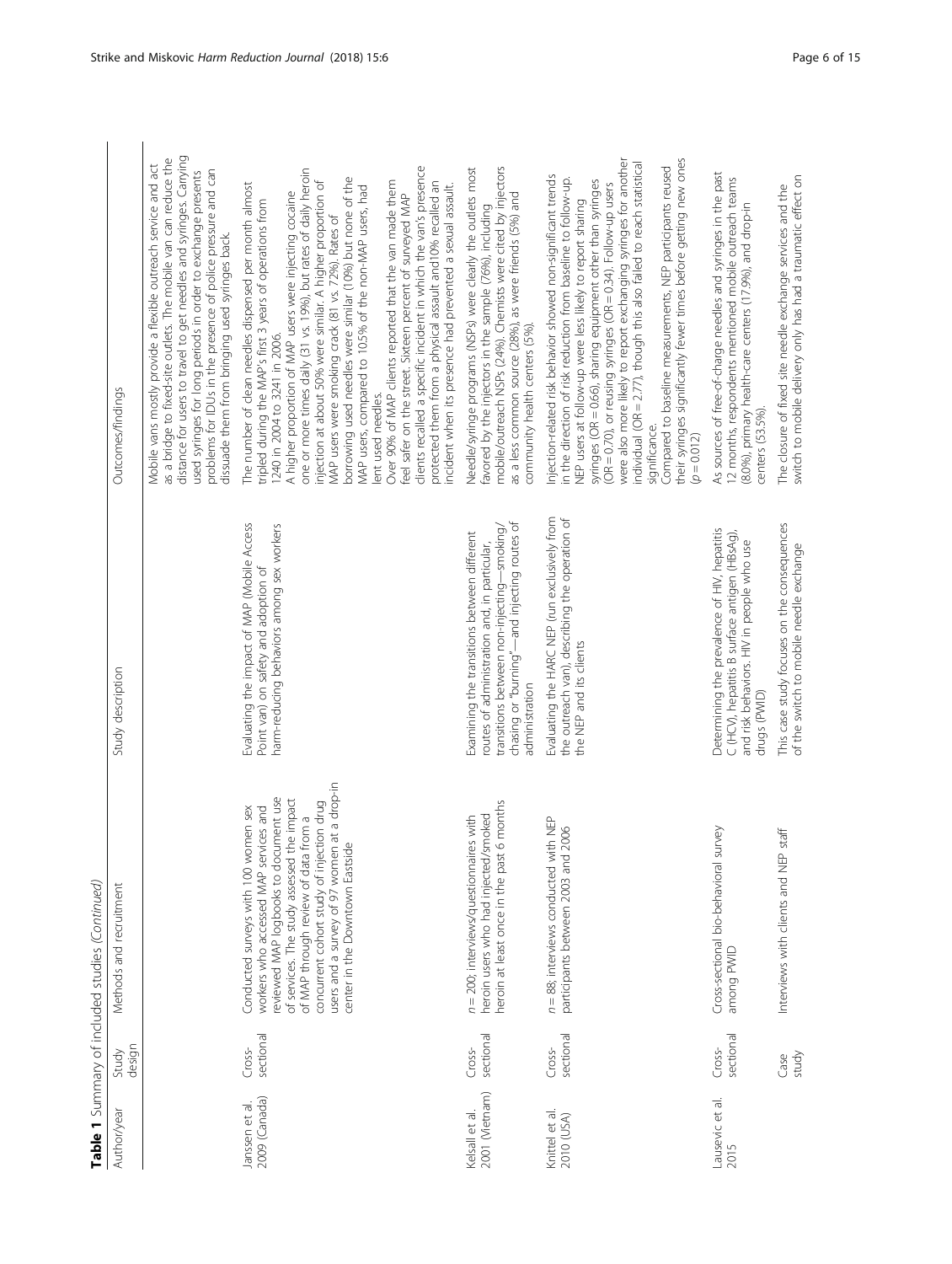|                                       |                     | Table 1 Summary of included studies (Continued)                                                                                                                                                        |                                                                                                                                                                                                                                                 |                                                                                                                                                                                                                                                                                                                                                                                                                                                                                                                                                                                                                                                                                                                                                                                                                                                                                                                                                                                                                                                                                                                                              |
|---------------------------------------|---------------------|--------------------------------------------------------------------------------------------------------------------------------------------------------------------------------------------------------|-------------------------------------------------------------------------------------------------------------------------------------------------------------------------------------------------------------------------------------------------|----------------------------------------------------------------------------------------------------------------------------------------------------------------------------------------------------------------------------------------------------------------------------------------------------------------------------------------------------------------------------------------------------------------------------------------------------------------------------------------------------------------------------------------------------------------------------------------------------------------------------------------------------------------------------------------------------------------------------------------------------------------------------------------------------------------------------------------------------------------------------------------------------------------------------------------------------------------------------------------------------------------------------------------------------------------------------------------------------------------------------------------------|
| Author/year                           | design<br>Study     | Methods and recruitment                                                                                                                                                                                | Study description                                                                                                                                                                                                                               | Outcomes/findings                                                                                                                                                                                                                                                                                                                                                                                                                                                                                                                                                                                                                                                                                                                                                                                                                                                                                                                                                                                                                                                                                                                            |
| MacNeil and<br>Pauly 2010<br>(Canada) |                     |                                                                                                                                                                                                        | services immediately after the closure of a<br>fixed-site needle exchange                                                                                                                                                                       | thousands of needles are unaccounted for in the community.<br>services. Contacts with vulnerable clients have been lost and<br>needle reuse as well as a dramatic decrease in access to<br>clients, with reported increases in risk behavior such as                                                                                                                                                                                                                                                                                                                                                                                                                                                                                                                                                                                                                                                                                                                                                                                                                                                                                         |
| 2001 (Norway)<br>Miller et al.        | sectional<br>Cross- | cross-sectional surveys. 288, 449 and 523 SEP<br>comparable<br>$n = 1260$ ; three consecutive, anonymous<br>I-week periods in 1992, 1994, and 1997,<br>participants interviewed during<br>respectively | frequent SEP use, within and across survey<br>years. SEP services in Oslo were provided<br>exchange program (SEP) use, particularly<br>Examining gender differences in syringe<br>exclusively through one mobile van                            | increased the likelihood of being a frequent SEP user (OR5 3.0),<br>1992 and 1997, women were somewhat more likely to report<br>participants continued to share. HIV prevalence remained low<br>1992 and 1994, women were somewhat more likely to return<br>risk factors, frequent SEP use was significantly correlated with<br>while having shared a syringe at last injection independently<br>neither reported more frequent SEP use nor acquiring more<br>(3-5%) over time. After controlling for gender, age, and HIV<br>over half of SEP participants reported returning syringes. In<br>-1348 SEP visits; in 1997, 2175 recorded SEP visits. In<br>weekly SEP use than men. During each survey period, just<br>Women reported injecting more frequently than men, but<br>During the study week in 1992, 765 recorded SEP visits; in<br>frequent injection for both women (OR 5 1.4) and men<br>syringes during an exchange. Although syringe sharing<br>(OR 5 1.5). A lack of income or benefits independently<br>decreased significantly over time, in 1997, 51% of SEP<br>decreased this likelihood (OR5 0.5)<br>syringes.<br>1994- |
| Peter 2013<br>(Nigeria)               | sectional<br>Cross- | harm reduction services in three neighborhoods<br>and a behavioral survey ( $n = 70$ ). For 2 months<br>mobile base<br>Two components: harm reduction outreach<br>in the year 2008—provision of        | night harm reduction services by a late night<br>Examining the feasibility and uptake of the<br>population of MSM                                                                                                                               | distributed 3200 condoms for both male, and provided 18 HIV<br>The study population of MSM was characterized by low levels<br>Exchanged 1090 needles in 121 needle exchange visits,<br>tests and 8 opportunistic infections tests.<br>of income, stigma, and discrimination.                                                                                                                                                                                                                                                                                                                                                                                                                                                                                                                                                                                                                                                                                                                                                                                                                                                                 |
| Pollack et al.<br>$(2002)$ $(USA)$    | Cohort<br>study     | comparison of<br>medical records from New Haven's only two<br>ED utilization was performed using linked<br>$n = 373$ active IDUs; a pre-post<br>emergency departments                                  | department (ED) use among out-of-treatment<br>mobile needle exchange-based health care<br>Examining the impact of the New Haven<br>delivery system, in reducing emergency<br>Community Health Care Van (CHCV), a<br>injection drug users (IDUs) | CHCV clients included a broad range of extremely disadvantaged<br>commercial sex work; 26% had been in jail or prison during the<br>individuals. Seventy percent of CHCV clients are unemployed;<br>is associated with statistically significant reductions in ED use.<br>Among 373 IDUs, 117 (31%) were CHCV clients, and 256 had<br>clients and increased within the non-CHCV group. CHCV use<br>exhibited a mean of 2.9 medical encounters with CHCV staff<br>not used CHCV services. At baseline, CHCV users were more<br>implementation, mean ED utilization declined among CHCV<br>obtained CHCV services faced especially high medical and<br>6 months prior to CHCV service use. IDUs seeking services<br>Full-scale implementation of the New Haven Community<br>35% are current or recent injection drug users. IDUs who<br>`.001). After full-scale<br>social risks. Twenty-seven percent reported a history of<br>frequent users of ED services (<br>over the survey period.                                                                                                                                                     |

**Table 1** Summary of included studies (Continued) ÷ Š,  $\frac{1}{2}$ ्रं  $\frac{1}{2}$  $\frac{1}{7}$ ي<br>پ  $\bar{\sigma}$  $\cdot$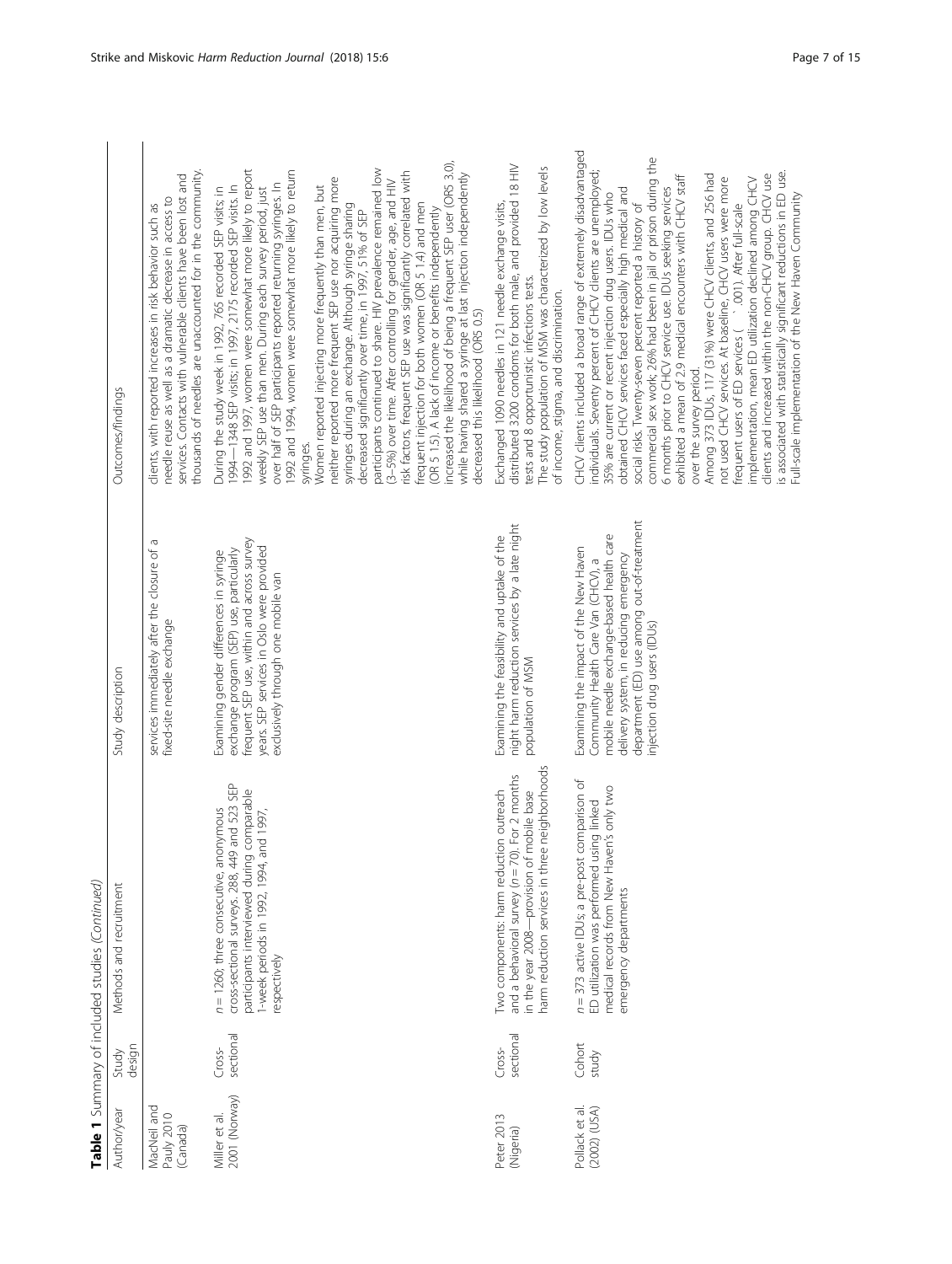Table 1 Summary of included studies (Continued) **Table 1** Summary of included studies (Continued)

| Author/year                            | design<br>Study     | Methods and recruitment                                                                                                                                                                                                                                                                                                                                         | Study description                                                                                                                                                                                                                                                                                                                                                                                                           | Outcomes/findings                                                                                                                                                                                                                                                                                                                                                                                                                                                                                                                                                                                                                                                                                                                                                                                                                                                                                                                                |
|----------------------------------------|---------------------|-----------------------------------------------------------------------------------------------------------------------------------------------------------------------------------------------------------------------------------------------------------------------------------------------------------------------------------------------------------------|-----------------------------------------------------------------------------------------------------------------------------------------------------------------------------------------------------------------------------------------------------------------------------------------------------------------------------------------------------------------------------------------------------------------------------|--------------------------------------------------------------------------------------------------------------------------------------------------------------------------------------------------------------------------------------------------------------------------------------------------------------------------------------------------------------------------------------------------------------------------------------------------------------------------------------------------------------------------------------------------------------------------------------------------------------------------------------------------------------------------------------------------------------------------------------------------------------------------------------------------------------------------------------------------------------------------------------------------------------------------------------------------|
|                                        |                     |                                                                                                                                                                                                                                                                                                                                                                 |                                                                                                                                                                                                                                                                                                                                                                                                                             | Health Care Van was associated with a more than 20% decline<br>in emergency department visits                                                                                                                                                                                                                                                                                                                                                                                                                                                                                                                                                                                                                                                                                                                                                                                                                                                    |
| 1998 (Puerto<br>Robles et al.<br>Rico) | sectional<br>Cross- | March 1996 in 13 communities of the San Juan<br>the first months of the NEP from July 1995 to<br>The data for this study were collected during<br>participants of two modalities of the NEP: a<br>mobile team and a community-based drug<br>metropolitan area. Subjects were the<br>treatment program                                                           | needle exchange program (NEP) established<br>Evaluating the effectiveness of the first<br>in Puerto Rico                                                                                                                                                                                                                                                                                                                    | 93,066 syringes exchanged; the on-site modality reported 8425<br>More women participated in the on-site modality (22.8%) than<br>the mobile modality (16.3%) (Pf0.01). There were no significant<br>(11.5 years in the mobile vs 12.1 years in the on-site modality;<br>differences between the two modalities in years of injection<br>Pf0.27). However, participants in the on-site modality were<br>The mobile unit reported 10,770 exchange contacts with<br>more likely to inject more frequently than in the mobile<br>exchange contacts and 53,257 syringes exchanged.<br>modality (7.2 vs 5.9, Pf0.01).                                                                                                                                                                                                                                                                                                                                  |
| Rose et al. 2006<br>(USA)              | sectional<br>Cross- | reduction outreach and a behavioral survey.<br>5 a.m. for anyone out late at night. We also<br>van-based harm reduction services in three<br>neighborhoods in San Francisco from 1 to<br>administered a behavioral risk and service<br>For 4 months during 2004, we provided<br>The study had two components: harm<br>$n = 55$<br>utilization survey among MSM. | needle exchange, harm reduction information,<br>reduction services by a late night population<br>determine the feasibility and uptake of harm<br>of MSM. The "buffet" of services included:<br>accompanied by counseling and consent<br>oral HIV testing, and urine-based sexually<br>The purpose of the Late Night Breakfast<br>Buffet (LNBB) (mobile service) was to<br>transmitted infection (STI) testing<br>procedures | The LNBB corroborated earlier findings of a larger seroprevalence<br>and we established the feasibility and acceptability of late night<br>condoms/ lubricants and provided 21 HIV tests and 12 STI tests.<br>transmitting HIV infection through multiple high-risk behaviors,<br>individuals who had no syringes to exchange, distributed 4500<br>study among a similar population and established an effective<br>methodology for reaching a high-risk population of MA-using<br>population of MA-using MSM who are at risk for acquiring or<br>200 packages containing 3 sterile syringes were provided to<br>Exchanged 2000 needles in 233 needle exchange visits, and<br>Van-based mobile outreach unit reached a disenfranchised<br>Of the 36 MSM who reported ever injecting, 75% reported<br>harm reduction for MSM and MSM who inject drugs.<br>MSM, half of whom were injection drug users (IDUs).<br>using a needle exchange service. |
| Schwartz 1993<br>(USA)                 | Review              | syringe and<br>needle exchange (SANE) programs<br>Overview of the first large-scale                                                                                                                                                                                                                                                                             |                                                                                                                                                                                                                                                                                                                                                                                                                             | IVDU were enrolled (mean age 34, only 8% less than 25). 60%<br>each week. In the first 7.5 months, 275 of clients were placed<br>seropositive for HIV. Approximately equal numbers of white,<br>During the first 7.5 months of the program's operation, 700<br>black, and Hispanic clients. Approx. 25 new clients enrolled<br>programs. The rate of return injection equipment was 52%.<br>in treatment programs, mainly MMT and detoxification                                                                                                                                                                                                                                                                                                                                                                                                                                                                                                 |
| Shannon et al.<br>2008 (Canada)        | sectional<br>Cross- | $n = 198$ ; interview-questionnaires, administered<br>by trained peer researchers, with 198 women<br>in street-level sex work in Vancouver, Canada                                                                                                                                                                                                              | settings due to violence and policing among<br>geographic level by avoidance of physical<br>Exploring how health service and syringe<br>availability may be impacted at the<br>women in street-level sex work                                                                                                                                                                                                               | facility (47%). In terms of mobile resources, 50 (43%) of women<br>accessed a mobile van for other harm reduction resources and<br>Approximately half of current female IDUs (56%) had accessed<br>had accessed syringes from a mobile van in the core area, 20<br>(17%) from a mobile van in either of core or perimeter areas,<br>pharmacy, and clinic) and the medically supervised injection<br>syringes from a fixed site (56%) (including hotel exchange,<br>and 13 (11%) from outreach workers, while 59 (29%) had<br>referral in either of core or perimeter areas.                                                                                                                                                                                                                                                                                                                                                                      |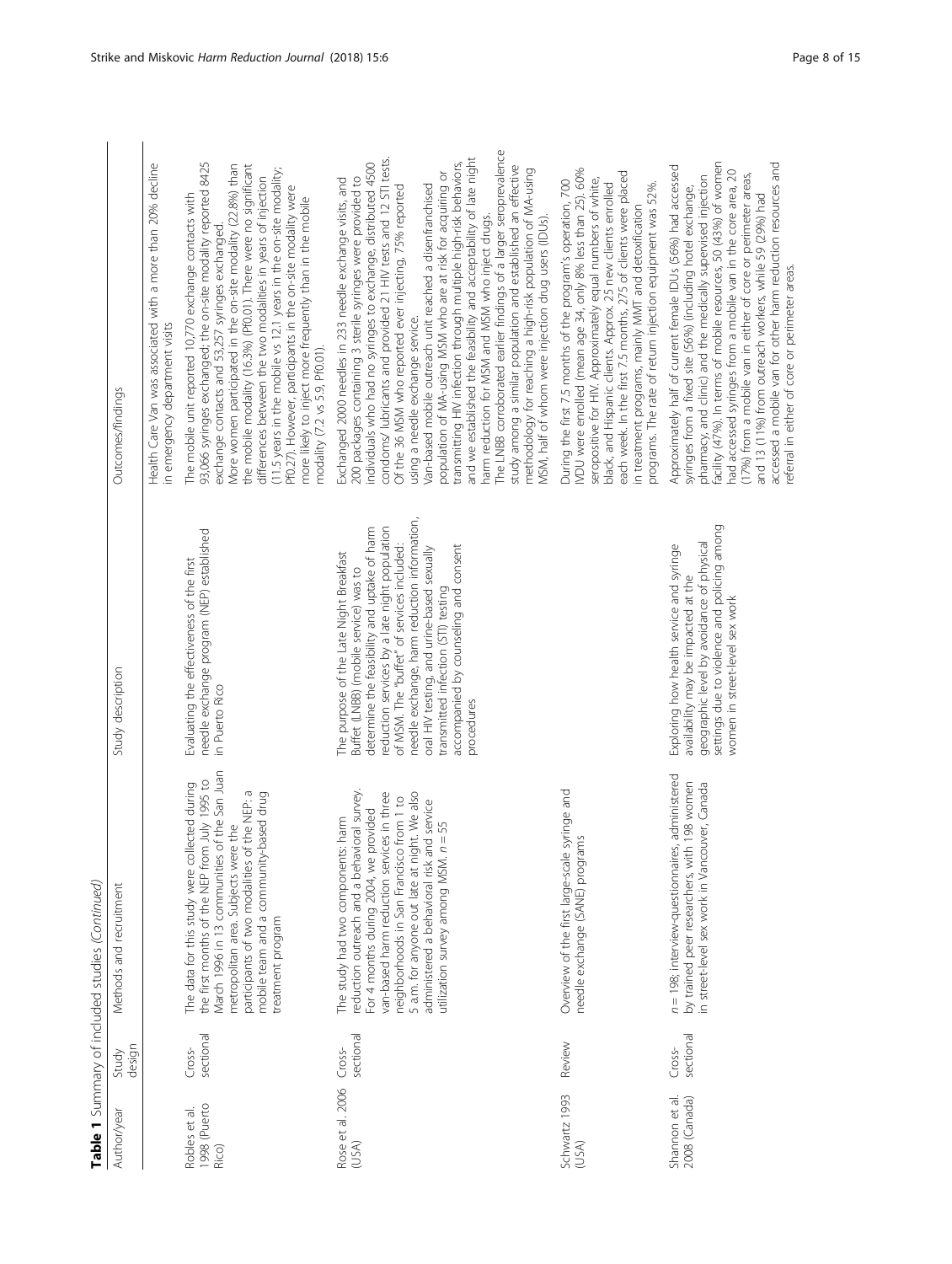|                                |                     | Table 1 Summary of included studies (Continued)                                                                                                                                                                                                                                                         |                                                                                                                                                                                                                                                    |                                                                                                                                                                                                                                                                                                                                                                                                                                                                                                                                                                                                                                                                                                                                                                                                                                                                   |
|--------------------------------|---------------------|---------------------------------------------------------------------------------------------------------------------------------------------------------------------------------------------------------------------------------------------------------------------------------------------------------|----------------------------------------------------------------------------------------------------------------------------------------------------------------------------------------------------------------------------------------------------|-------------------------------------------------------------------------------------------------------------------------------------------------------------------------------------------------------------------------------------------------------------------------------------------------------------------------------------------------------------------------------------------------------------------------------------------------------------------------------------------------------------------------------------------------------------------------------------------------------------------------------------------------------------------------------------------------------------------------------------------------------------------------------------------------------------------------------------------------------------------|
| Author/year                    | design<br>Study     | Methods and recruitment                                                                                                                                                                                                                                                                                 | Study description                                                                                                                                                                                                                                  | Outcomes/findings                                                                                                                                                                                                                                                                                                                                                                                                                                                                                                                                                                                                                                                                                                                                                                                                                                                 |
| Somlai et al<br>1999 (USA)     | Qualitative         | Ethnographic field observations and key<br>informant and systems representative<br>interviews                                                                                                                                                                                                           | assessment research can be used to guide the<br>Illustrating how social science and community<br>development of NEPs.                                                                                                                              | Mobile van unit was found to be more acceptable alternative<br>to a fixed site by the IDU's and community members in one<br>of Milwaukee's neighborhoods.                                                                                                                                                                                                                                                                                                                                                                                                                                                                                                                                                                                                                                                                                                         |
| Spittal et al.<br>2004 (USA)   | Qualitative         | conducted with fixed site and mobile van<br>Ethnographic interviews and observations<br>"exchange agents"                                                                                                                                                                                               | IDUs in Vancouver between May 2000 and<br>Examining the access to sterile syringes by<br>March 2001                                                                                                                                                | These clients may not have other avenues through which to<br>along the mobile routes, especially at particular stops within<br>distributed to clients. The demand for "loaners" was greatest<br>route, the "loaners" make up roughly 5-10% of the syringes<br>Interviews and observations suggest that on any given van<br>the Downtown Eastside where numerous clients appeared<br>exchanges are often low-volume, high-frequency traders.<br>access needles, especially through the evening and into<br>with nothing to exchange. Clients visiting the mobile<br>the night.                                                                                                                                                                                                                                                                                     |
| Stark et al. 1995<br>(Germany) | sectional<br>Cross- | storefront agency and a syringe exchange bus<br>Participants (n = 557) were recruited from<br>centers, a<br>drug-free long-term treatment                                                                                                                                                               | injecting drug users (IDUs) who are in contact<br>determinants of HIV infection, and in recent<br>Investigating differences in prevalence and<br>risk behavior (previous 6 months) among<br>with different types of services for IDUs<br>in Berlin | shorter time: their median time since first injection was 6 years<br>(interquartile range 3–11), compared to 11 (5–16) years<br>(storefront agency), and 9 (5–15) years (syringe exchange bus)<br>than among IDUs at the storefront agency (n = 203) (anti-HBc<br>48.4 vs 63.5%, p < 0,005; anti-HCV 73.1 vs 89.8%, p < 0.0001).<br>the syringe exchange bus, 20.7 and 14.6% were HIV-infected,<br>Of the individuals examined at the storefront agency and at<br>significantly lower among IDUs entering treatment (n = 157)<br>Participants entering long-term treatment were most likely,<br>and IDUs at the syringe exchange bus were least likely to<br>have borrowed and passed on syringes in the previous<br>IDUs entering treatment had injected for a significantly<br>respectively, HBV and HCV seroprevalence rates were<br>(p < 0.0001)<br>6 months. |
| Strathdee et al.<br>2006 (USA) | <b>RCT</b>          | subsidized, publicly funded opiate agonist<br>management (intervention) versus passive<br>n = 245 IDUs; a randomized trial of a case<br>referral (control) among NEP attenders<br>requesting and receiving referrals to<br>treatment programs                                                           | to increase treatment entry among injecting<br>Evaluating a case management intervention<br>drug users referred from 2 mobile needle<br>exchange programs (NEP)                                                                                    | more of case management within 7 days were 33% more likely<br>Those who were randomized to case management were more<br>likely to enter treatment within 7 days. Additional "as treated"<br>analyses revealed that participants who received 30 min or<br>management activities was provision of transportation.<br>to enter treatment and the active ingredient of case                                                                                                                                                                                                                                                                                                                                                                                                                                                                                          |
| 2002 (Canada)<br>Strike et al. | Qualitative         | managers at all Ontario NEPs and government<br>semi structured, audio-taped interviews (11/98<br>Using a modified ethnographic approach (i.e.,<br>officials involved with the Ontario provincial<br>interviews and observations), NEP staff and<br>needle exchange program participated in<br>to 04/99) | delivery models (i.e., fixed, mobile, satellite<br>may impact on NEP HIV prevention efforts<br>and home visits) and how service delivery<br>Examining the challenges of four service                                                               | who prefer to exchange during evening hours, do not have a<br>Mobile service is believed to increase accessibility for clients<br>sessions, arranging referrals, HIV, and other disease testing<br>impaired to drive to the fixed site. While mobile service is<br>services, it is viewed as insufficient for lengthy counseling<br>believed to meet the needs of clients in terms of basic<br>vehicle, money for transportation, and/or may be too                                                                                                                                                                                                                                                                                                                                                                                                               |
| Tinsman et al.<br>2001 (USA)   | sectional<br>Cross- | through<br>N = 9296; clients were recruited<br>12 HIV Outreach Project sites                                                                                                                                                                                                                            | Describing 12 HIV Outreach Demonstration<br>Project and summarizing the findings of                                                                                                                                                                | "hard-to-reach" population. The projects that used mobile<br>Projects used multiple outreach strategies to attract the                                                                                                                                                                                                                                                                                                                                                                                                                                                                                                                                                                                                                                                                                                                                            |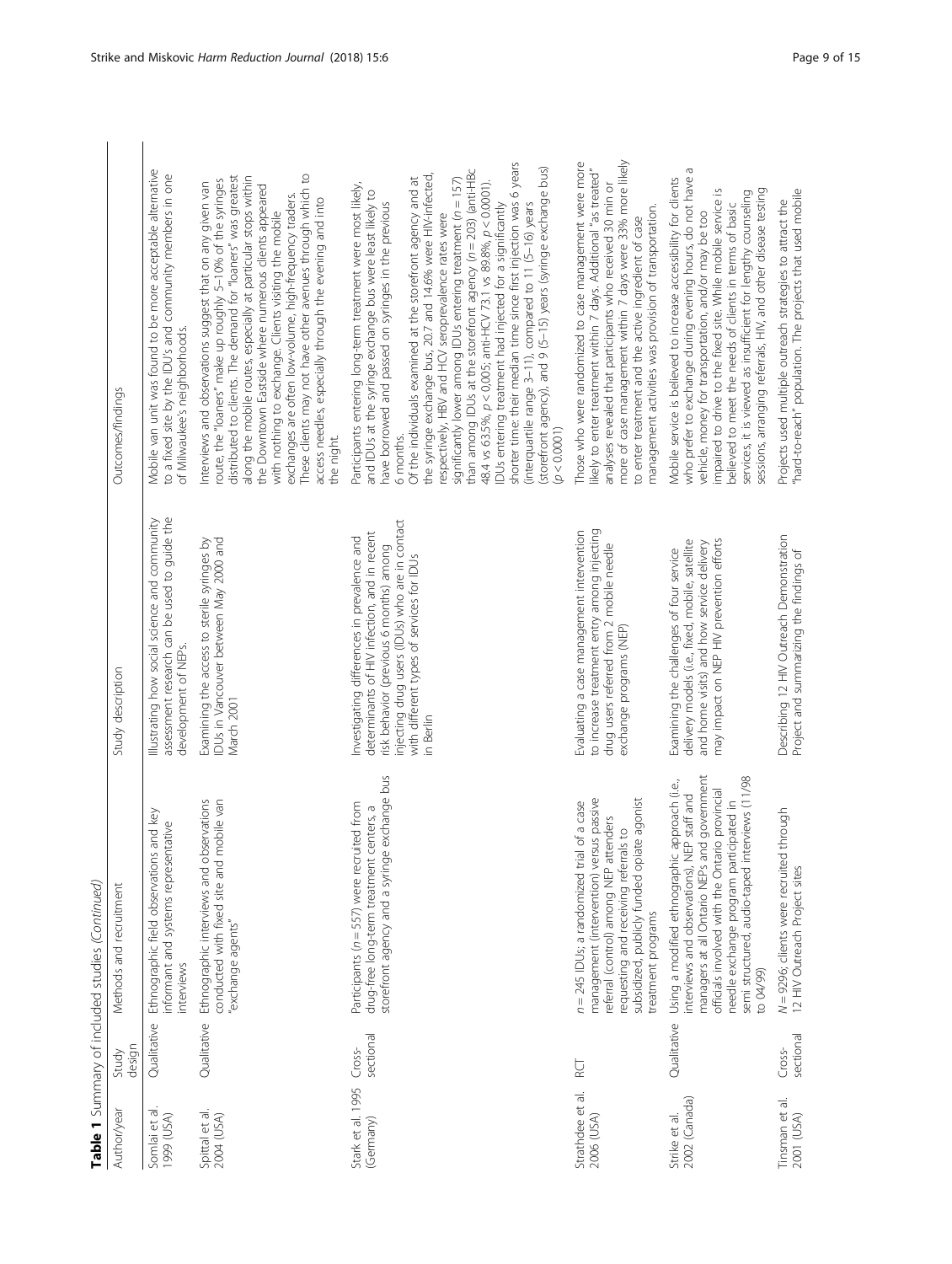|                              |                 | Table 1 Summary of included studies (Continued)                                                                         |                                                                                                                                                                                                       |                                                                                                                                                                                                                                                                                                                                                                                                                                                                                                                                                                                                                                                                                                                                                              |
|------------------------------|-----------------|-------------------------------------------------------------------------------------------------------------------------|-------------------------------------------------------------------------------------------------------------------------------------------------------------------------------------------------------|--------------------------------------------------------------------------------------------------------------------------------------------------------------------------------------------------------------------------------------------------------------------------------------------------------------------------------------------------------------------------------------------------------------------------------------------------------------------------------------------------------------------------------------------------------------------------------------------------------------------------------------------------------------------------------------------------------------------------------------------------------------|
| Author/year                  | design<br>Study | Methods and recruitment                                                                                                 | Study description                                                                                                                                                                                     | Outcomes/findings                                                                                                                                                                                                                                                                                                                                                                                                                                                                                                                                                                                                                                                                                                                                            |
|                              |                 |                                                                                                                         | characteristics that influenced project success<br>multivariate statistical analyses aimed at<br>identifying important project and client                                                             | services such as counseling and testing as well as transport for<br>testing units to reach their clients were vastly more successful<br>Mobile units or vans provided a movable center for outreach<br>equal, outreach clients at projects with mobile units were 86<br>than other projects in their HIV testing efforts: all else being<br>outreach project, safer place for worker/contact interaction,<br>times more likely to obtain an HIV test than those at other<br>outreach workers to target neighborhoods. Advantages to<br>mobile units included high community recognition of the<br>and relative privacy for outreach contacts and service<br>provision. They also served as a focal point to initiate<br>outreach projects.<br>conversations. |
| 2002 (Canada)<br>Wood et al. | Cohort          | during the period June 1, 2000/May 31, 2001;<br>for follow-up<br>N = 761: persons who returned<br>active drug injectors | Vancouver Injection Drug Users Study (VIDUS)<br>Providing possible explanations for persistent<br>needle sharing through an evaluation of the<br>an ongoing cohort study of IDU that began<br>in 1996 | from the fixed site exchanges, 109 (14.3%) from the exchange<br>exchange van poses problems and shows that exchange vans<br>source. The present study suggests that difficulty meeting the<br>needles from multiple sources and did not identify a primary<br>may be an effective means of providing services to IDUs in<br>vans, 60 (7.9%) from pharmacies, and 241 (31.7%) acquired<br>351 (46.1%) of participants acquired most of their needles<br>areas of low injection drug use prevalence and not being<br>served by a fixed-site.                                                                                                                                                                                                                   |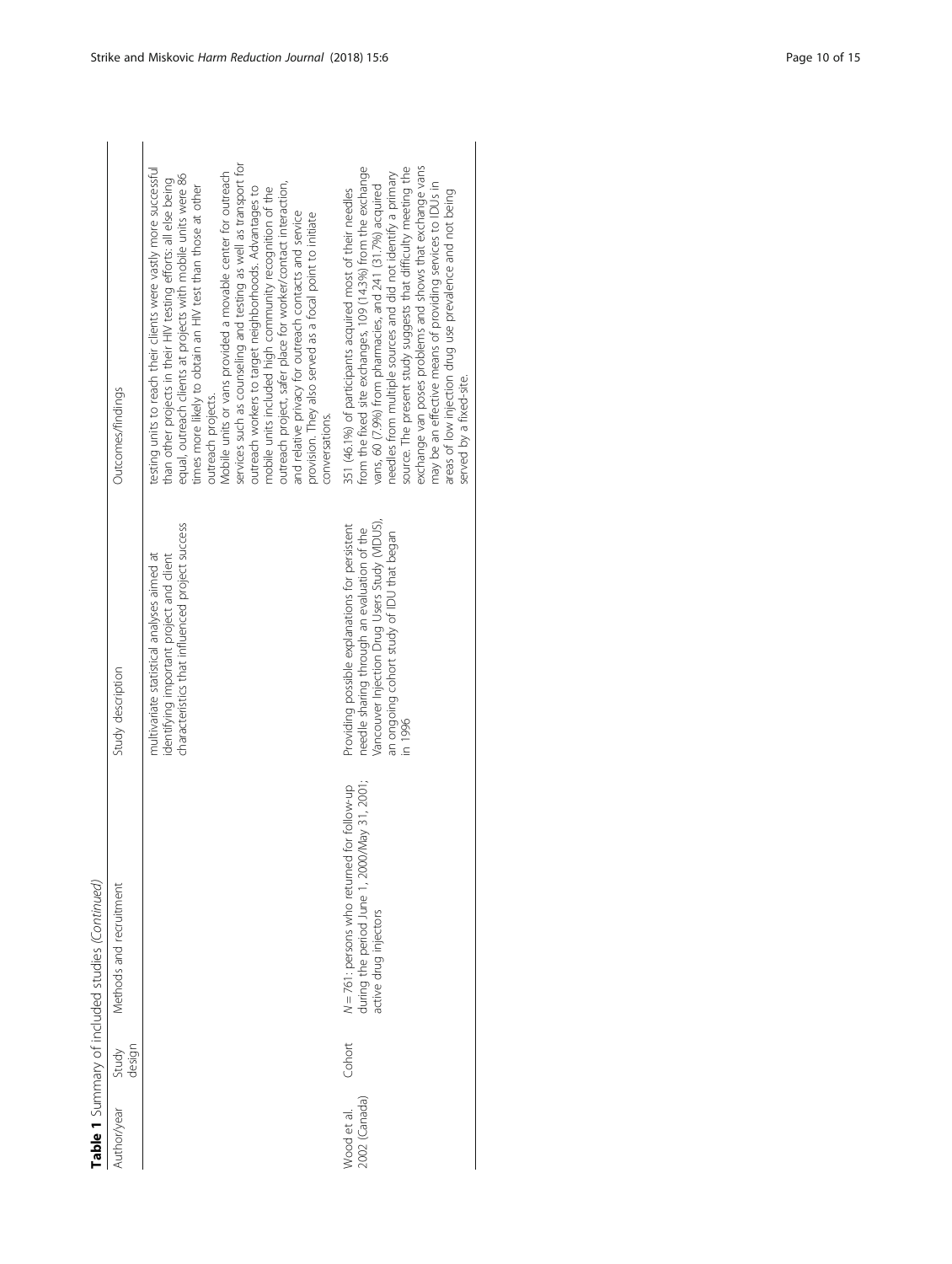all 14 studies confirmed that mobile NSP units attract people who use drugs and report high-risk injection behaviors  $[5, 6, 8, 17-20, 34-39]$  $[5, 6, 8, 17-20, 34-39]$  $[5, 6, 8, 17-20, 34-39]$  $[5, 6, 8, 17-20, 34-39]$  $[5, 6, 8, 17-20, 34-39]$  $[5, 6, 8, 17-20, 34-39]$  $[5, 6, 8, 17-20, 34-39]$  $[5, 6, 8, 17-20, 34-39]$  $[5, 6, 8, 17-20, 34-39]$  $[5, 6, 8, 17-20, 34-39]$  $[5, 6, 8, 17-20, 34-39]$  $[5, 6, 8, 17-20, 34-39]$  $[5, 6, 8, 17-20, 34-39]$  $[5, 6, 8, 17-20, 34-39]$  and also populations not covered by other service models [\[17](#page-13-0)–[21](#page-14-0), [33](#page-14-0), [39](#page-14-0)–[48](#page-14-0)]. Mobile NSPs were noted to increase access for "hard-to-reach populations" by removing the barriers such as fear of public exposure occasioned by entering a fixed site, stigma, mobility issues associated with physical disability, local policing practices that discourage attendance at fixed sites, and poor availability of public transportation services [\[49\]](#page-14-0).

Specifically, mobile NSPs were shown to attract people who are under the age of  $18 \, [41]$  $18 \, [41]$ , homeless  $[17]$  $[17]$  $[17]$ , out-ofdrug-treatment [[42\]](#page-14-0), men who have sex with men and who use methamphetamines [\[19,](#page-14-0) [20\]](#page-14-0), women involved in street-level sex work [\[18,](#page-13-0) [22,](#page-14-0) [39,](#page-14-0) [43](#page-14-0)], drug-using exoffenders [[21](#page-14-0)], and the Roma population [[44\]](#page-14-0). In San Francisco [[19\]](#page-14-0) and Nigeria [[20](#page-14-0)], the mobile NSPs were designed to reach men who have sex with men and who inject drugs. Courty [[41\]](#page-14-0) reported that clients attending mobile NSP bus at Clermont Ferrand, France, were predominantly younger (under the age of 18), had limited information regarding various health issues, and were not in contact with other health and service providers.

Studies show mixed results in terms of the gender of the clients reached by mobile NSPs. Allen et al. [[50](#page-14-0)] reported that the majority of participants (71%) accessing the largest mobile NSP in Washington, USA, were male. Conversely, a study from Vancouver reported that the mobile NSP served a higher percentage of female clients [\[17](#page-13-0)]. A study from Puerto Rico found that clients who accessed mobile NSP were less likely to be female compared to a fixed site [\[35](#page-14-0)]. In Oslo, Miller et al. [[51\]](#page-14-0) found that in 1992 and 1997, women were somewhat more likely than men to report weekly use of the mobile NSP in Oslo, Norway.

Studies also show that mobile NSPs tend to attract high frequency and higher risk injectors than fixed site or pharmacy-based programs [\[6,](#page-13-0) [8\]](#page-13-0). Several studies reported that the frequency of injection was high among the clients accessing mobile NSP [\[5,](#page-13-0) [8](#page-13-0), [17,](#page-13-0) [19](#page-14-0), [29](#page-14-0), [37,](#page-14-0) [38](#page-14-0), [52\]](#page-14-0). In Oslo, Norway, clients used more needles each day than clients attending other service models [\[29](#page-14-0)]. In other studies, results show mobile NSPs attracted populations of highrisk cocaine injectors [[8](#page-13-0), [18](#page-13-0), [39](#page-14-0)]. Conversely, a study in Puerto Rico, by Robles et al. [[35\]](#page-14-0) found that clients of the fixed sites reported a higher frequency of injecting than clients who used the mobile service.

Riley et al. found that clients accessing van-based outreach services in Baltimore were more likely to be cocaine injectors, to have injected with previously used needles, and inject more frequently than clients who accessed services at pharmacies [[8](#page-13-0)]. In Vancouver, sex workers who accessed van-based services provided by

the Mobile Access Point were found to be more likely to have injected cocaine one or more times daily in the last 6 months than sex workers who were clients of the drop-in center at the Downtown Eastside, Vancouver [[18\]](#page-13-0). Rose et al. [[19](#page-14-0)] found that high rates of methamphetamine use among clients accessing mobile van providing harm reduction services including NSP to the late night population of men who have sex with men (MSM) in San Francisco. Of all MSM clients, the majority of MSM (97%) injected methamphetamine and 13% injected it several times a day. Methamphetamine use and alcohol consumption were noted as risk factors for having unprotected sex among HIV-negative and HIV-positive MSM [[19\]](#page-14-0).

Needle sharing, borrowing, and re-use were found to be higher among the population of clients reached by mobile NSPs [[8](#page-13-0), [53\]](#page-14-0). However, a study conducted in Berlin showed that clients of the mobile NSP were less likely to have shared and borrowed needles in the last 6 months than clients using other service models [[34\]](#page-14-0).

Two studies reported that the mobile NSP served sex workers who tended to have more clients on average in the last week, to provide sex services to clients in alleys, industrial sites, and an outdoor setting, compared to clients who did not use mobile NSP services [[18](#page-13-0), [39\]](#page-14-0). A study from 2008  $[43]$  $[43]$  $[43]$ , showed that although the majority of female sex workers who use drugs (56%) obtained needles from a fixed site, a mobile NSP unit was an important venue for accessing needles and other harm reduction services in several different locations in Vancouver. Specifically, 43% of women had accessed needles from a mobile NSP in the core area, 17% from a mobile NSP in either of core or perimeter areas, and 11% from outreach workers, while 29% had accessed a mobile NSP for other harm reduction resources and referral in either of core or perimeter areas. From a survey of 100 women in a drop-in center in Downtown Eastside in Vancouver, Janssen et al. [\[18\]](#page-13-0) reported that 81% of women had accessed services in the Mobile Access Point (MAP), a peer-led mobile NSP unit that provided emergency medical help, peer counseling, condoms, and new needles, resource information, and referral. The majority of women (44.8%) reported accessing MAP services once each night, and the remainder of women accessed services twice each night (20.9%), twice weekly (17.9%), once weekly (11.9%), or less frequently (3.0%) [\[18\]](#page-13-0). In 2006, an average of 1496 women accessed the MAP van per month [[39\]](#page-14-0).

## Service utilization data

A total of 10 studies reported service utilization data and these originated from the USA, Canada, Nigeria, Germany, Norway, Lithuania, and Montenegro. The New Haven Needle Exchange mobile van reached 700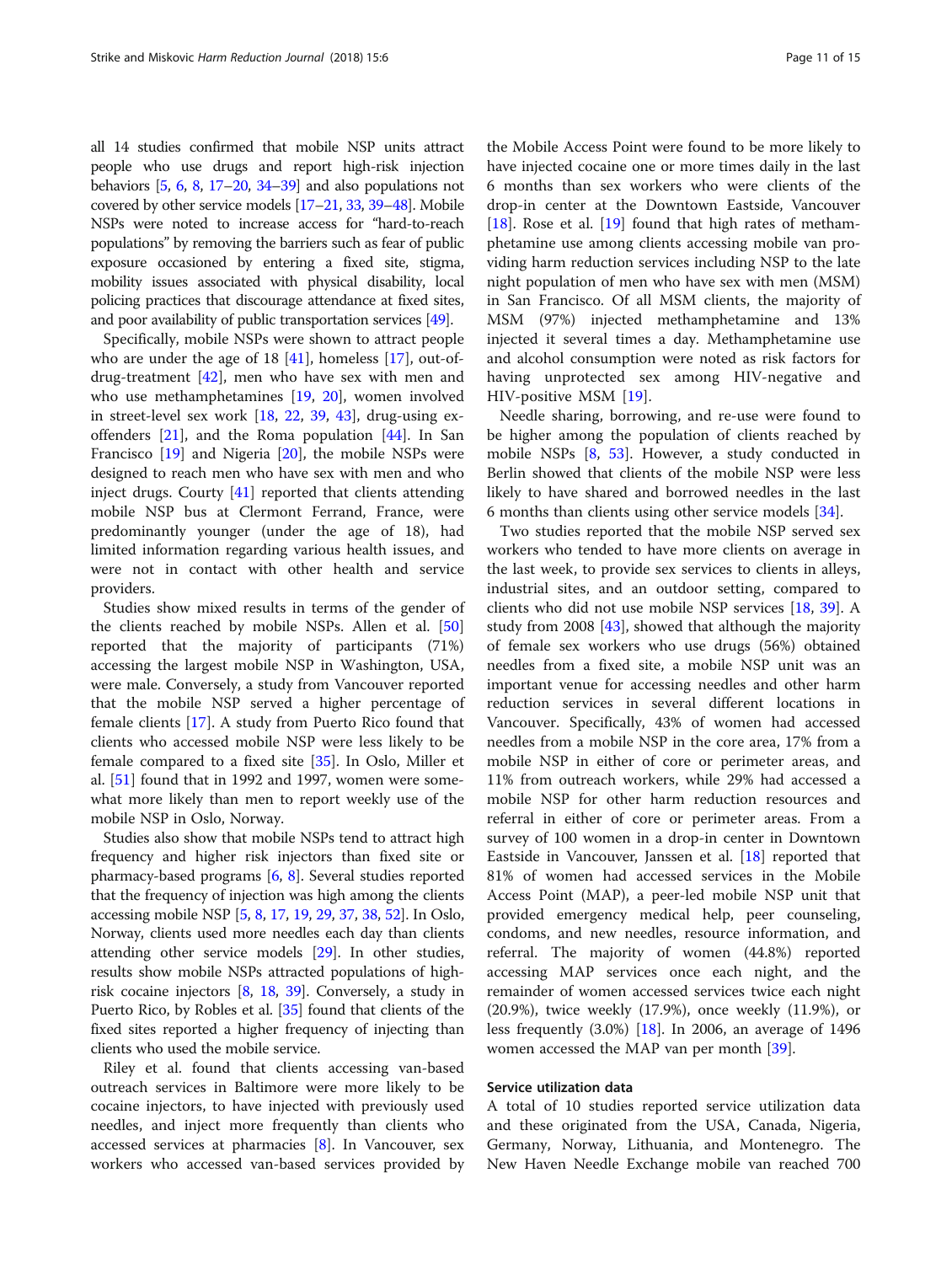clients in the first 7 months of operation. Of these, 60% were seropositive for HIV [[54](#page-14-0)]. In San Francisco [\[19](#page-14-0)], a mobile unit exchanged 2000 needles in 233 exchange visits over a 4-month period in 2004. A study assessing the percentage of the at-risk population reached by mobile NSP in two US cities, New Haven and Chicago [[38\]](#page-14-0), found that 100,000 needles were distributed between November 1990 and October 1993 by a mobile NSP in New Haven. In 2004, a mobile NSP in Chicago reached an average of 1000 clients every month [\[38](#page-14-0)]. Janssen et al. reported that the number of needles dispensed through the Vancouver Mobile Access Project tripled during the first 3 years of its operation, from 1240 in 2004 to 3241 in 2006. An average of 1496 clients per month accessed MAP van in 2006 [[18\]](#page-13-0). In Nigeria, a mobile NSP project exchanged 1090 needles across 121 visits between July and September 2007 [\[20](#page-14-0)]. The only existing NSP program in Oslo [[51](#page-14-0)], which operated from a mobile van showed that the number of visits tripled between 1992 and 1997 (i.e., 765 visits in 1992, 1348 in 1994, and 2175 in 1997). The "Blue Bus" exchange project started in 2001 in Vilnius, Lithuania, and it recorded high numbers of distributed needles in the first months of operation [\[44](#page-14-0)]. An already existing outreach program that operated without a mobile unit in Vilnius distributed 16,700 needles and 17,350 needles in the first year of its operation (1997), and with the addition of a mobile NSP, the number of distributed equipment increased significantly: 56,000 syringes and 64,580 needles distributed in 2001, and 73,408 syringes and 87,733 needles in 2002. Within 1 month from the beginning of the operations of the "Blue Bus," 350 clients were using its services. The "Blue Bus" project in Vilnius was able to reach 40% of the city's population of people who inject drugs. Fischer [[55](#page-14-0)] stated that mobile NSP programs in Frankfurt were the major source for needle distribution, providing 80% of all needles in the city.

In Podgorica, Montenegro, 8% of clients reported using a mobile NSP to access new needles in the last 12 months but many more reported accessing these supplies at primary health-care centers (17.9%) and drop-in centers (53.5%) [[56](#page-14-0)]. In Vietnam, Kelsall et al. [[57\]](#page-14-0) found that 76% of clients reported using NSP as a preferred outlet for accessing needles, including mobile/ outreach NSPs (24%).

Some mobile NSPs also collect used equipment for disposal [\[51](#page-14-0), [54\]](#page-14-0). Indeed, in New Haven, Connecticut, Schwartz reported that 52% of used injecting equipment was collected by the mobile van [[54](#page-14-0)]. In Oslo, Norway, rate of returned needles was over 50% during the three survey periods of the study—1992, 1994, and 1997—and women were found to be more likely to return needles for the first two survey periods [[51](#page-14-0)].

## Referral of clients to other services

We identified eight studies from the USA, Canada, Germany, and France, which reported on efforts to refer clients to services which were not available directly through mobile NSP [\[5](#page-13-0), [31](#page-14-0), [39](#page-14-0), [41](#page-14-0), [42](#page-14-0), [54](#page-14-0)]. Schwartz [[54\]](#page-14-0) found that within 7.5 months of operation, 275 clients of the mobile NSP in New Haven, Connecticut, were admitted to drug treatment programs (i.e., most methadone maintenance) through referrals offer by van staff. The bus operating in Clermont Ferrand, France, referred young people who injected drugs to health and social services that previously had not been accessed [[41\]](#page-14-0). The CHCV van in Baltimore found that 64% of the clients who received HAART treatment through a mobile NSP also were successfully referred to and entered into drug treatment in the 12-month follow-up period [\[42](#page-14-0)]. In Vancouver, a mobile NSP that served a high-risk population of sex workers was found to have an important role in facilitating entry and increasing utilization of residential and detoxification treatment. During the 18-month period of the study, accessing inpatient addiction treatment was reported 45 times and outpatient treatment was reported 162 times. Accessing the mobile NSP was significantly associated with the utilization of inpatient addiction treatment [\[39](#page-14-0)]. Similarly, a project in Ypsilanti, Michigan [[53\]](#page-14-0), where NSP was provided through a HIV/AIDS Resource Center (HARC) Harm Reduction mobile van, showed between 2003 and 2006 the clients in the follow-up period (6 months after they started using van services) were more likely to enter drug treatment compared to the baseline group.

### Specialized interventions

A total of three studies conducted in USA and Canada explored the impact of specialized interventions delivered through mobile NSPs. Pollack et al. [\[36](#page-14-0)] found that the Community Health Care Van (CHCV) in New Haven, a mobile-based NSP and health care delivery system, was effective in reducing the rates of emergency department use among out-of-treatment injection drug users. The van, equipped with two examination and one counselling room, provided clinical care, diagnosis, and treatment of tuberculosis and syphilis vaccination and general health education. Even though 35% of the clients who used CHCV services faced high medical and social risk, full-scale implementation of the CHCV van services resulted in a more than 20% decline in emergency department visits. Altice and colleagues [[42\]](#page-14-0) reported on a pilot project offering HIV treatment and also HIV counseling, case management, drug treatment coordination, health status assessment, and acute and episodic medical care on a mobile NSP. This pilot project involved the delivery of HAART treatment through the CHCV van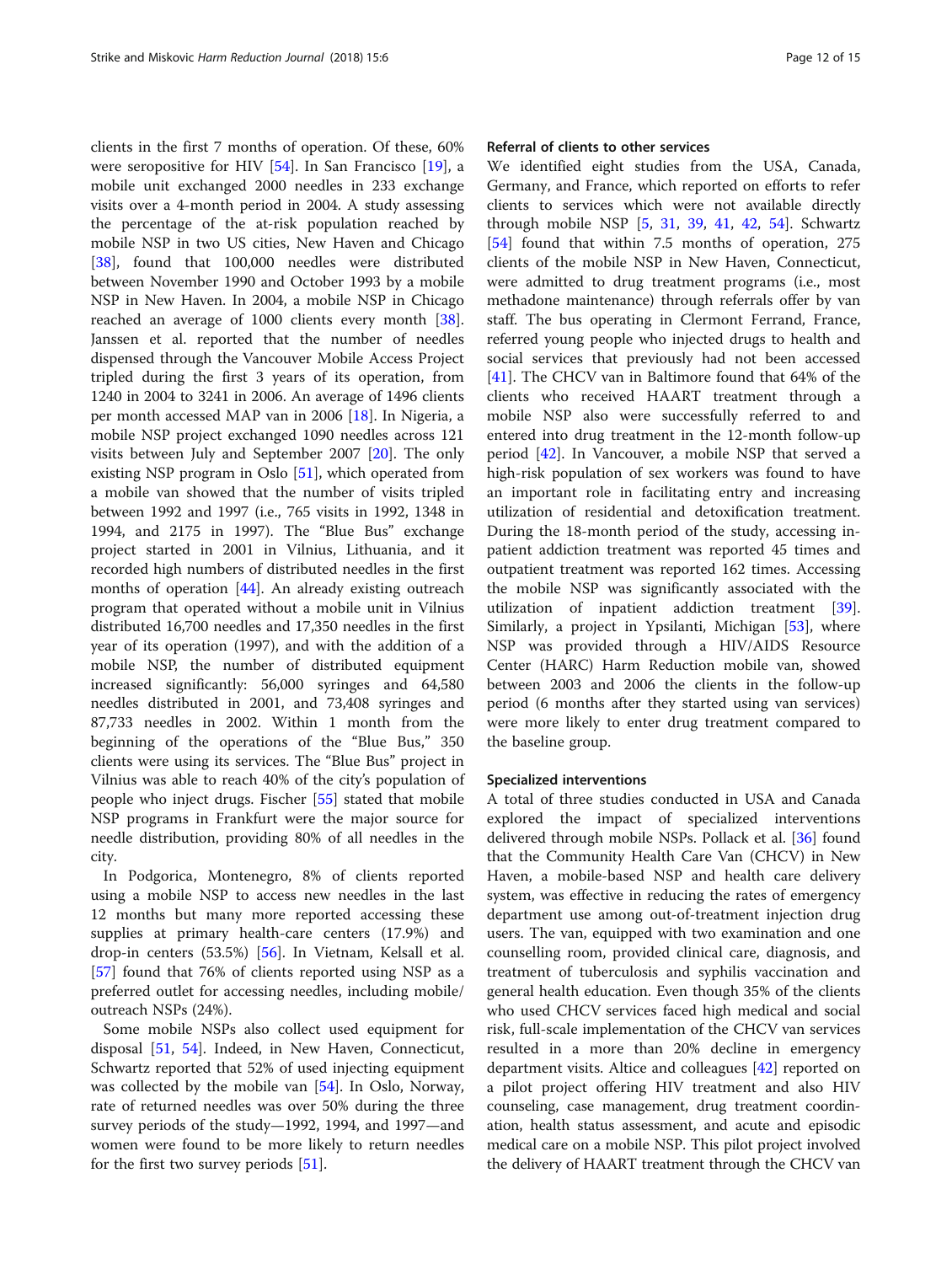to active heroin injectors at the mobile NSP locations. Through this pilot project, 13 clients initiated antiretroviral therapy in the mobile NSP and of these, 9 (69%) entered drug treatment once they achieved non-detectable viral load. The authors suggested that the delivery of HAART therapy through mobile NSP can improve access to HAART treatment for the population of out-of-treatment HIV-positive drug users who are already using mobile NSP services.

A randomized control trial in Baltimore [[58\]](#page-14-0), showed that provision of case management through a mobile NSP was successful to facilitate referrals for entry into drug treatment. The authors reported that NSP clients who were randomized to case management were more likely to enter drug treatment within 7 days than the clients who received only a passive referral to treatment. The case management group also received transportation to treatment settings suggesting that offering transportation may reduce barriers to treatment for disadvantaged populations of people who use drugs [\[58](#page-14-0)].

### Impact of mobile NSPs on injection risk behaviors

Only two studies reported the impact of mobile NSP on rates of needle sharing. A study in Oslo found a significant decrease in past year needle sharing from 64% of clients in 1992 to 51% in 1997  $[51]$  $[51]$ . In a study by Knittel et al. [[53\]](#page-14-0), NSP staff in Ypsilanti, Michigan, interviewed clients at intake and after 6 months of accessing the HARC NEP that operated 3 days a week from a van. After 6 months of using HARC mobile NEP services, clients were less likely to share needles  $(OR = 0.66)$ , share injecting equipment other than needles  $(OR = 0.34)$ , and reuse needles (OR = 0.34) compared to baseline reports. Although the study collected data at only one point in time, Subata and Kriksciukaityte [[44](#page-14-0)] noted that 96% of clients did not re-use needles and 88% did not share needles in the last 30 days and attributed these rates to use of the mobile NSP in Vilnius.

## **Discussion**

Riley et al. recommend implementation of several NSP service delivery models to offset the limitations of particular models and improve access for clients [[8\]](#page-13-0). In terms of contribution to NSP goals, results from this scoping study show that mobile NSPs:

- Have been implemented across the world in high-, medium-, and low-income countries
- In addition to distributing injection-related equipment, provide a wide range of other harm reduction, health, and social services
- Face limitations to service complement, confidentiality, and duration of interactions imposed by physical space
- May shield program utilization from police observation
- Can adapt to changes in locations and types of drug use
- Attract people who engage in high-risk and highintensity injection behaviors
- Attract clients with diverse social characteristics and who are often not reached by other service models
- Provide referrals to varied health and addiction services
- Can offer specialized interventions onboard (e.g., primary care, HIV treatment, case management)
- May lead to reduced injection-related risks

It is not clear from the literature reviewed, however, what are, or if there are, a "core and essential" complement of services that mobile NSPs should offer. Decisions about service complement for mobile NSPs need to be made in relation to the context and also other available services. The WHO, UNODC, UNAIDS technical guide [[11](#page-13-0)] provide guidance regarding essential HIV prevention services and in addition to NSP services includes on the list services that some mobile NSPs do offer (i.e., opioid substitution therapy; HIV testing and counselling; antiretroviral therapy; prevention and treatment of sexually transmitted infections; condom distribution; targeted information, education and communication and prevention, vaccination, diagnosis and treatment for viral hepatitis). As well, the WHO recommends a variety of ways to make services user friendly that are directly addressed by mobile NSPs (e.g., co-location of interventions, strategic location of services in "hotspots") [[11](#page-13-0)].

Reports of client visits to mobile NSP provide a picture of the volume and frequency of utilization but are difficult to compare given varied measures and reference periods. Measures of program coverage and reach [[59\]](#page-14-0) might provide clearer metrics to assess mobile NSPs as standalone interventions, as part of an NSP offering varied services models and in relation to larger HIV prevention activities. However it is important to highlight that although member states at the UN General Assembly Special Session on Drugs endorsed NSPs as one of several programs to reduce adverse public health consequences of drug abuse, a recent report from Harm Reduction International noted that NSP coverage across the world is below the level required to prevent HIV and HCV among people who inject drugs.

Our scoping study is not without its limitations. First, we searched the published, English literature for studies reporting empirical literature about mobile NSPs. As such, non-English and grey literature is not included in our summary of the extant literature and may not reflect all that is known across the globe about mobile NSPs.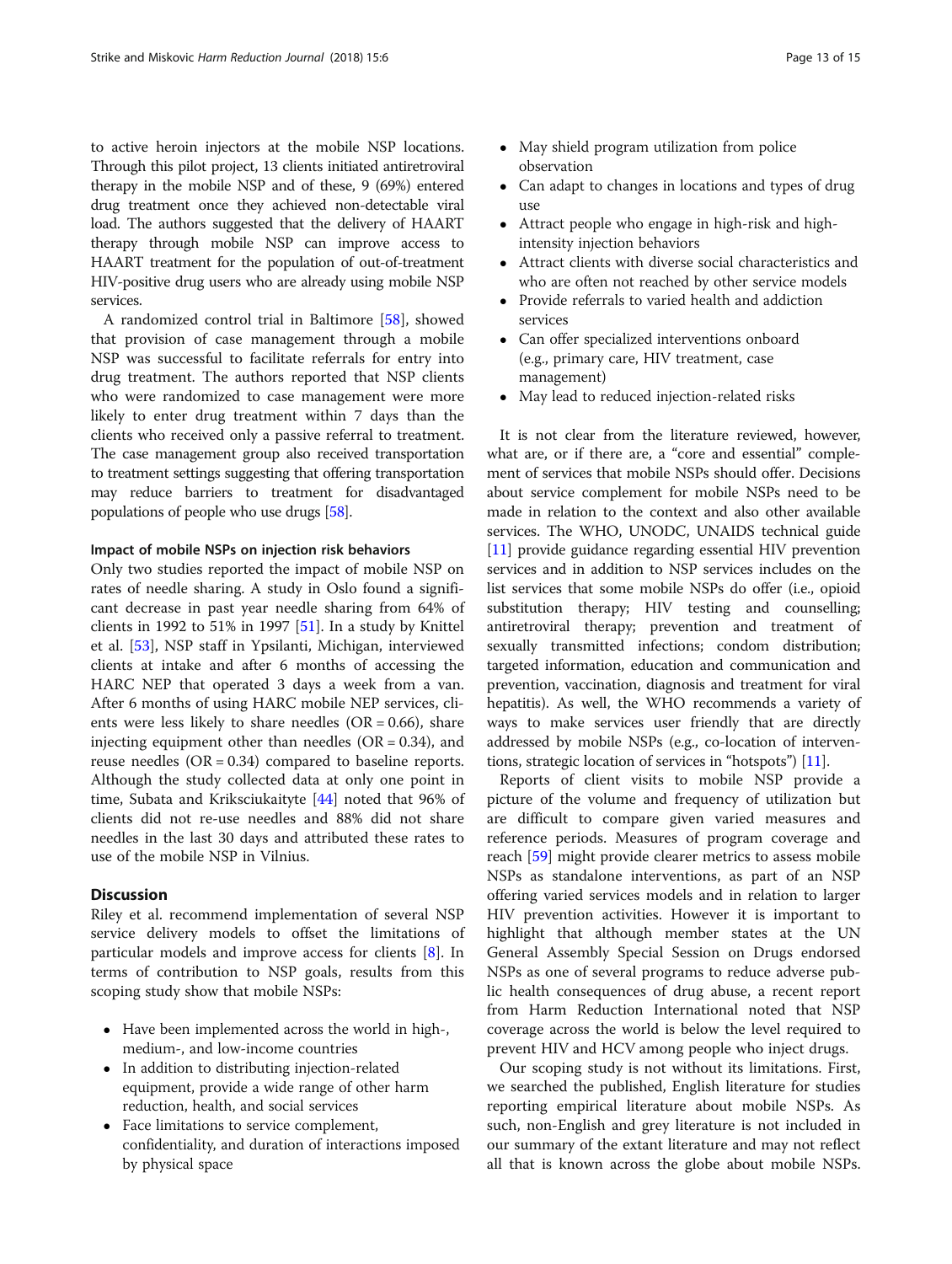<span id="page-13-0"></span>However, given time and budget constraints, we did not search the grey literature which is vast and with potential reports embedded and repeated within and across many websites. In addition, if there had been resources for a search of the grey literature, we would have had to assess but may not have had sufficient information to determine if the methods used to collect the data supported the findings reported. Second, this scoping study includes and disseminates findings from a range of studies utilizing different methods and study designs providing narrative or descriptive accounts of available empirical research but does not provide a quality appraisal needed for a systematic review. This is typical for scoping studies. Given the heterogeneity of the study designs and data collected reported in this manuscript, we did not proceed with a systematic review. Third, the two authors met and agreed on the search strategy, inclusion, and exclusion criteria; reviewed each abstract; and reached consensus on the organization, extraction, and charting of the data. It could be that others may organize the data differently, but we believe our presentation of the findings is faithful to the original studies.

## Conclusion

Mobile NSPs have an important role to play in improving HIV and HCV prevention efforts across the world. However, more work is needed to create clearer assessment metrics and to improve access to NSP services across the world.

#### Abbreviations

HCV: Hepatitis C; HIV: Human immunodeficiency virus; NSP: Needle and syringe programs

#### Acknowledgements

We are deeply grateful to the following staff and team members who contributed their time and expertise to the best practices project: Tara Marie Watson, Ashraf Amlani, Camille Arkell, Jane Buxton, Hemant Gohil, Natalia Gutiérrez, Shaun Hopkins, Hugh Lampkin, Jenny Lebounga Vouma, Pamela Leece, Lynne Leonard, Lisa Lockie, Peggy Millson, Carole Morissette, Diane Nielsen, Darren Petersen, Samantha Robinson, Despina Tzemis, and Sara Young. The project would not have been possible without their invaluable insights.

#### Funding

This study was funded by the Canadian Institutes of Health Research CBR-127101.

#### Availability of data and materials

Not applicable

#### Authors' contributions

CS and MM both designed and completed this scoping study, wrote and edited the manuscript, gave final approval for it to be published, and agree to be accountable for its content.

## Ethics approval and consent to participate

Not applicable

## Consent for publication

Not applicable

#### Competing interests

The authors declare that they have no competing interests.

#### Publisher's Note

Springer Nature remains neutral with regard to jurisdictional claims in published maps and institutional affiliations.

### Received: 14 November 2017 Accepted: 31 January 2018 Published online: 08 February 2018

#### References

- 1. Aspinall EJ, Nambiar D, Goldberg DJ, Hickman M, Weir A, Van Velzen E, Palmateer N, Doyle JS, Hellard ME, Hutchinson SJ. Are needle and syringe programmes associated with a reduction in HIV transmission among people who inject drugs: a systematic review and meta-analysis. Int J Epidemiol. 2014;43(1):235–48.
- 2. Abdul-Quader AS, Feelemyer J, Modi S, Stein ES, Briceno A, Semaan S, Des Jarlais DC. Effectiveness of structural-level needle/syringe programs to reduce HCV and HIV infection among people who inject drugs: a systematic review. AIDS Behav. 2013;17(9):2878–92.
- 3. MacArthur GJ, van Velzen E, Palmateer N, Kimber J, Pharris A, Hope V, et al. Interventions to prevent HIV and Hepatitis C in people who inject drugs: a review of reviews to assess evidence of effectiveness. Int J Drug Policy. 2014;25(1):34–52.
- 4. Palmateer N, Kimber J, Hickman M, Hutchinson S, Rhodes T, Goldberg D. Evidence for the effectiveness of sterile injecting equipment provision in preventing hepatitis C and human immunodeficiency virus transmission among injecting drug users: a review of reviews. Addiction. 2010;105:844– 59.
- 5. Jones L, Pickering L, Sumnall H, McVeigh J, Bellis MA. Optimal provision of needle and syringe programmes for injecting drug users: a systematic review. Int J Drug Policy. 2010;21:335–42.
- 6. Miller CL, Tyndall M, Spittal P, Li K, Palepu A, Schechter Tyndall0: Risk-taking behaviors among injecting drug users who obtain syringes from pharmacies, fixed sites and mobile van needle exchanges. J Urban Health. 2002;79 (2): 257–265.
- 7. Obadia Y, Feroni I, Perrin V, Vlahov D, Moatti JP. Syringe vending machines for injection drug users: an experiment in Marseille, France. Am J Public Health. 1999;89(12):1852–4.
- 8. Riley ED, Safaeian M, Strathdee SA, Marx MA, Huettner S, Beilenson P, Vlahov D. Comparing new participants of a mobile versus a pharmacybased needle exchange program. J Acq Immun Def Synd. 2000;24(1):57–61.
- 9. Bryant J, Treloar C. Risk practices and other characteristics of injecting drug users who obtain injecting equipment from pharmacies and personal networks. Int J Drug Policy. 2006;17(5):418–24.
- 10. Bryant J, Topp L, Hopwood M, Iversen J, Treloar C, Maher L. Is point of access to needles and syringes related to needle sharing? Comparing data collected form pharmacies and needle and syringe programs in South-East Sydney. Drug Alcohol Rev. 2010;29(4):364–70.
- 11. WHO, UNODC. UNAIDS technical guide for countries to set targets for universal access to HIV prevention, treatment and care for injecting drug users. Geneva: World Health Organization, United Nations Office on Drugs and Crime, Joint United Nations Programme on HIV/AIDS; 2009.
- 12. Coquhoun R, Christian G. HIV and HCV transmission among intravenous drug users. J Global Drug Policy Prac. 2004;8(3):1–39.
- 13. Martin RE, Gold F, Murphy W, Remple V, Berkowitz J, Money D. Drug use and risk of bloodborne infections: a survey of female prisoners in British Columbia. Can J Public Health. 2005;96(2):97–101.
- 14. Arksey H, O'Malley L. Scoping studies: towards a methodological framework. Int J Soc Res Methodol. 2005;8:19-32.
- 15. Broyles LM, Conley JW, Harding JD Jr, Gordon AJ. A scoping review of interdisciplinary collaboration in addictions education and training. J Addict Nurs. 2013;24(1):29–36.
- 16. Rhodes T, Stimson GV, Crofts N, Ball A, Dehne K, Khodakevich L. Drug injecting, rapid HIV spread, and the 'risk environment': implications for assessment and response. AIDS. 1999;13(Supp A):259–69.
- 17. Islam MM, Conigrave KM. Assessing the role of syringe dispensing machines and mobile van outlets in reaching hard-to-reach and high-risk groups of injecting drug users (IDUs): a review. Harm Reduct J. 2007a;4:14.
- 18. Janssen PA, Gibson K, Bowen R, Spittal PM, Peterson KL. Peer support using a mobile access van promotes safety and harm reduction strategies among